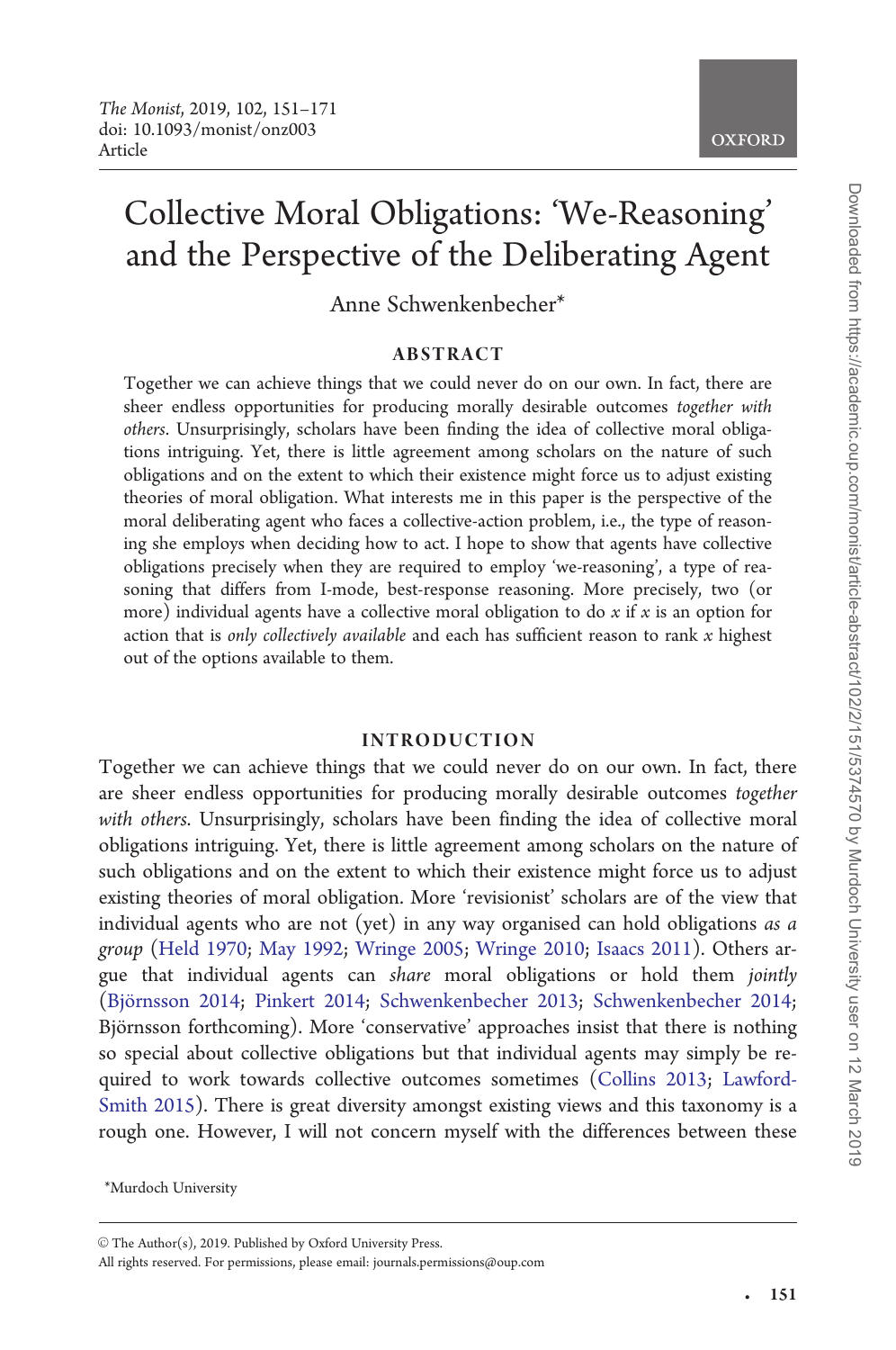views now—I have done so elsewhere ([Schwenkenbecher 2018\)](#page-20-0) and it is not essential to my argument here.

What interests me in this paper is the perspective of the moral deliberating agent who faces the kind of collective-action problem that motivates the above-mentioned views, i.e., the type of reasoning she employs when deciding how to act. I hope to show that agents have collective obligations precisely when they are required to employ 'we-reasoning', a type of reasoning that differs from I-mode, best-response reasoning, as I shall explain below. More precisely, two (or more) individual agents have a collective moral obligation to do x if x is an option for action that is *only collec*tively available (more on that later) and each has sufficient reason to rank  $x$  highest out of the options available to them.

Note that this enquiry is concerned with collective obligations of agents who are not (yet) organised as a group<sup>1</sup> and do not form what some scholars call group agents [\(List and Pettit 2011](#page-20-0); [Tollefsen 2015](#page-20-0)). As such, the focus is on relatively simple actions that require coordination, but not complex organisation.<sup>2</sup>

The paper will proceed as follows: section (1) introduces two motivating cases; section (2) explains the ideas of 'we-reasoning' and 'collectively available options'; (3) shows how 'we-reasoning' can yield results that 'I-mode reasoning' does not yield and suggests that all of the above-mentioned accounts implicitly assume that moral agents should we-reason. Section (4) argues that two agents have a collective obligation if they have conclusive reason to pursue a collectively available option, and section (5) deals with potential objections.

# 1. TWO COLLECTIVE RESCUE CASES

The cases motivating most discussions of collective obligations are characterised by *joint necessity.* $^3$  This is a feature of actions (and outcomes) that cannot be performed (or produced) by one person on their own, but require at least two people in order to be realized. Joint necessity is *analytic* where it is part of what it means to do  $x$  that  $x$  is done by at least two people, as in 'getting married'. It is *circumstantial* where, as a matter of fact (but not as a matter of principle), an action (or outcome) cannot be performed (or produced) by one person alone, for instance, if it takes two or more people to lift a heavy object.

Further, the cases motivating accounts of collective obligations tend to be collective rescue scenarios where individual agents must spontaneously collaborate in order to assist someone in urgent need. I will be using two such cases to motivate my argument.

The first is a two-person *strict joint necessity* case (more about that term in a moment).<sup>4</sup>

Hikers: Two hikers encounter a third while hiking in a remote area. The third hiker is trapped underneath a fallen tree. In order to free the trapped hiker, the two others must collaborate and lift the tree together. None of them can do it individually, but together they can. If they do not lift the tree, the trapped person is likely to die. There is no one else to help.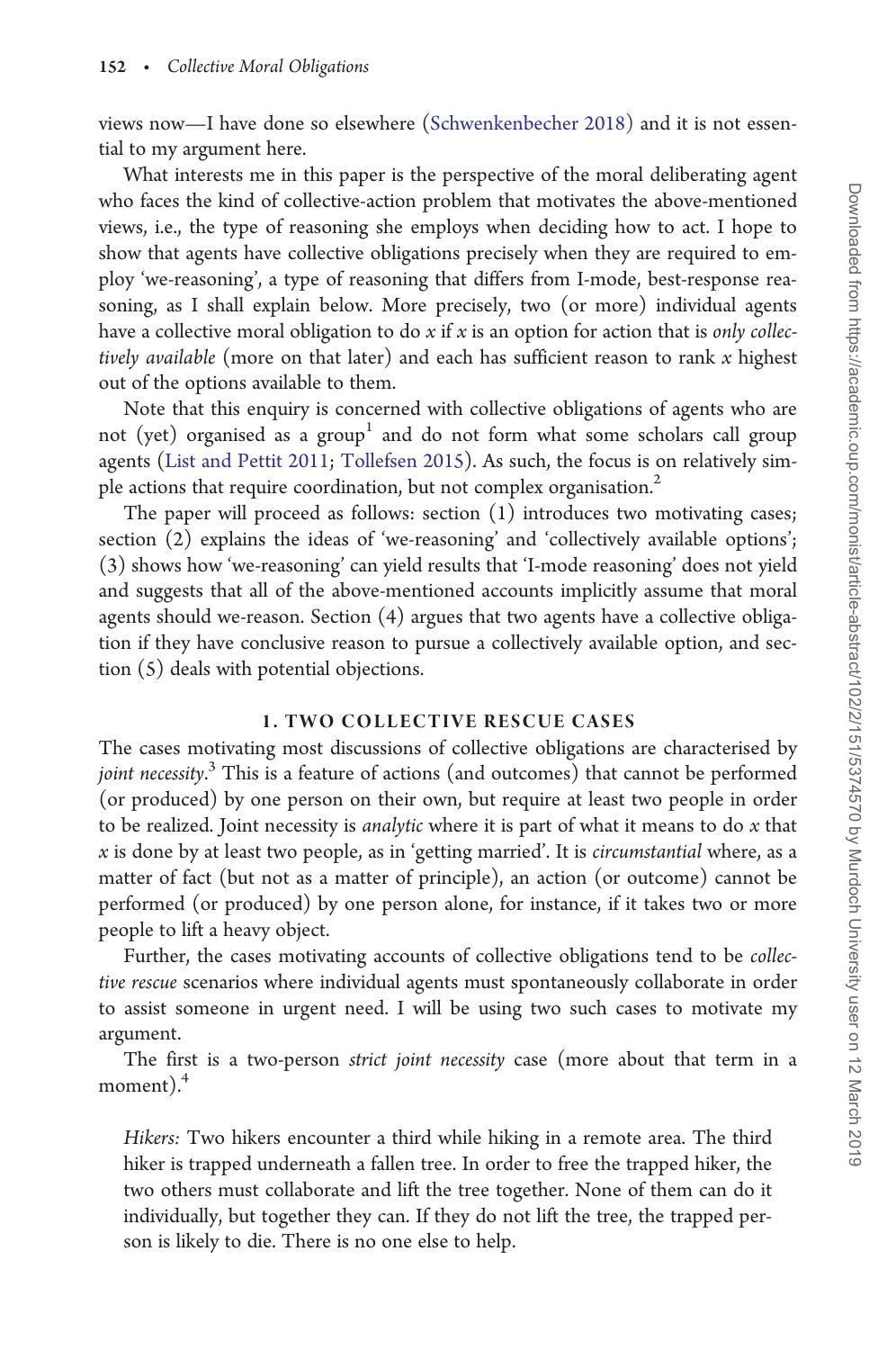Most people—including both revisionist and conservative scholars—agree that the two hikers have duties to do something about the morally dire situation; that they have duties to assist the person in need.<sup>5</sup> How to properly account for this basic intuition is what the above-mentioned approaches disagree on.<sup>6</sup>

Hikers is a strict joint necessity case. This means that all available helpers are necessary for the joint action to succeed or the joint outcome to be produced. It takes a minimum of two people to lift the tree and there are exactly two people to help.

This differs from *wide* joint necessity cases, where there are more available helpers than minimally required, as in my second example:

Commuters: On a busy weekday morning a man gets trapped between a commuter train and the station's platform. He will be crushed should the train move. Dozens of people who happen to be on the platform witnessing his predicament join forces in pushing the train to tilt it away from the man. Together they manage to free him, therewith saving his life.'

Again, I am assuming that there is general agreement that the trapped man ought to be assisted by the people nearby (or else that we can easily fill in enough details for this case to generate such agreement). In each of the two cases, the morally best outcome is only collectively available. And it is this outcome that—ideally—the bystanders should pursue over and above individually available outcomes. In order for this to be the case, the collectively available outcome must be an option that would reasonably be considered by the individual deliberating agents.

In the following, I will explain how there is a special kind of reasoning involved in choosing collective options, which I call 'we-reasoning' and which competes with 'I-reasoning' in joint necessity scenarios.

## 2. WE-REASONING EXPLAINED

I am using the term 'we-reasoning' in a specific way here, which is inspired by but not identical to how this and related concepts (such as team-reasoning) are used in different theories of team agency [\(Gold and Sugden 2007;](#page-19-0) [Sugden and Gold 2007;](#page-20-0) [Hakli, Miller](#page-19-0) [et al. 2010;](#page-19-0) [Tuomela 2013](#page-20-0)) and in nonstandard game theory [\(Bacharach 1999](#page-19-0); [Butler,](#page-19-0) [Burbank et al. 2011;](#page-19-0) [Butler 2012](#page-19-0)).<sup>8</sup> Let me explain what I mean by 'we-reasoning' (henceforth used without single quotation marks).

I will call we-framing the act of identifying collectively available options and including them when deliberating about which option is best.<sup>9</sup> We-reasoning succeeds we-framing and consists in determining individual strategies or action choices. When an agent we-reasons, she decides what she needs to do in order to bring about the collective outcome she has identified as optimal.

In nonstandard game theory and theories of team agency, we-reasoning is seen as explaining both cooperative behaviour in situations that resemble prisoners' dilemmas (PD) and optimal choices in coordination games like stag hunt and the 'hi-lo' game [\(Bacharach 1999;](#page-19-0) [Hakli, Miller et al. 2010;](#page-19-0) [Butler, Burbank et al. 2011\)](#page-19-0).

The most general way of explaining the concept is this: agents regularly face choices where the outcome of their action will depend on how others choose. There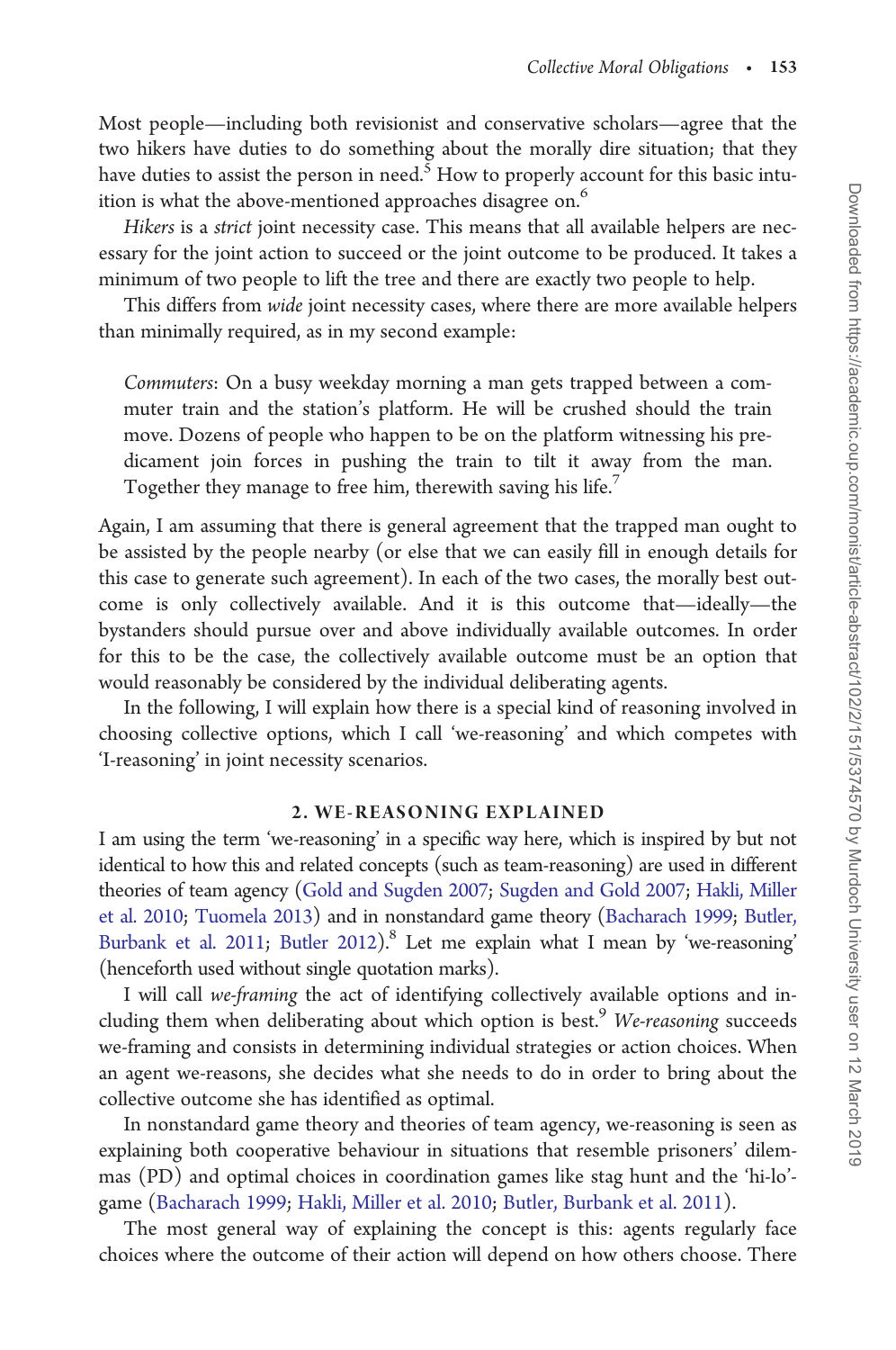are two fundamentally different ways in which we can try to optimize the outcome of our choices while ignorant of how the other person chooses. We can think of our choices as best responses to the other's choice (I-reasoning) or we can think of our choices as contributions to the best possible collective outcome or pattern (we-reasoning). Let me illustrate the difference by using a simple coordination game: Hi-lo.<sup>10</sup>

Hi-lo is a coordination game with two equilibria,<sup>11</sup> whereas one is Pareto-optimal<sup>12</sup> and one is not. Here is the payoff-matrix for a two-player hi-lo game:

|          | . .   | ້     |
|----------|-------|-------|
| Player 2 | A     | B     |
| Player 1 |       |       |
| A        | Hi/Hi | 0/0   |
| B        | 0/0   | Lo/Lo |
|          |       |       |

Table 1. Payoff-matrix for two-player hi-lo game.

 $Hi > Lo > 0$ 

It is assumed that both players know the payoffs and that both players know that both players know the payoffs.<sup>13</sup> So there is some shared knowledge and some (low) level of common (de dicto) knowledge between players, but their individual choices are made independently. It is also assumed that players (if rational) strive for the maximum payoff. If you are player 1, there are two different ways in which you can think about your options. If you think of them as best responses to the other's choices, then you will reason in the following way: "If I think you will choose B then the act it's best for me to choose is B, and if you think I will choose B then it's best for you to choose B ..." ([Bacharach 2006](#page-19-0), 44). This approach, however, does not deliver any clear indication that you should select A over B. In fact, because the bestresponse approach produces a conditional recommendation, it does not give you any clear indication on how you should choose if you want to maximize your payoff ([Hakli, Miller et al. 2010](#page-19-0)).

Alternatively, you can start by identifying the best outcome and reason backwards. For each of you, maximizing your payoff is only possible if the other player makes the corresponding choice. In that sense, it is an outcome you can only achieve together. Michael Bacharach argues that players faced with hi-lo type scenarios in fact regularly start their deliberation with the question "what should we do?" rather than "what should I do?" It is in this sense that, according to Bacharach, they we-reason about their choices: they do not approach their choices as best responses to other players' choices, but in terms of the best collectively achievable outcome.

Most, if not all of us would instantly choose option A over option B in the above game. The abovementioned scholars contend that this is best explained by assuming that players use this different mode of thinking: framing the problem as one for the group and selecting one's individual strategy (or option) accordingly.<sup>14</sup>

One might object by pointing to two alternative explanations<sup>15</sup> for selecting A: First, agents may choose A as a matter of maximising expected utility. This objection is best countered by pointing to the fact that the we-reasoning explanation is meant to hold in other strategic interaction cases, too, where expected-utility considerations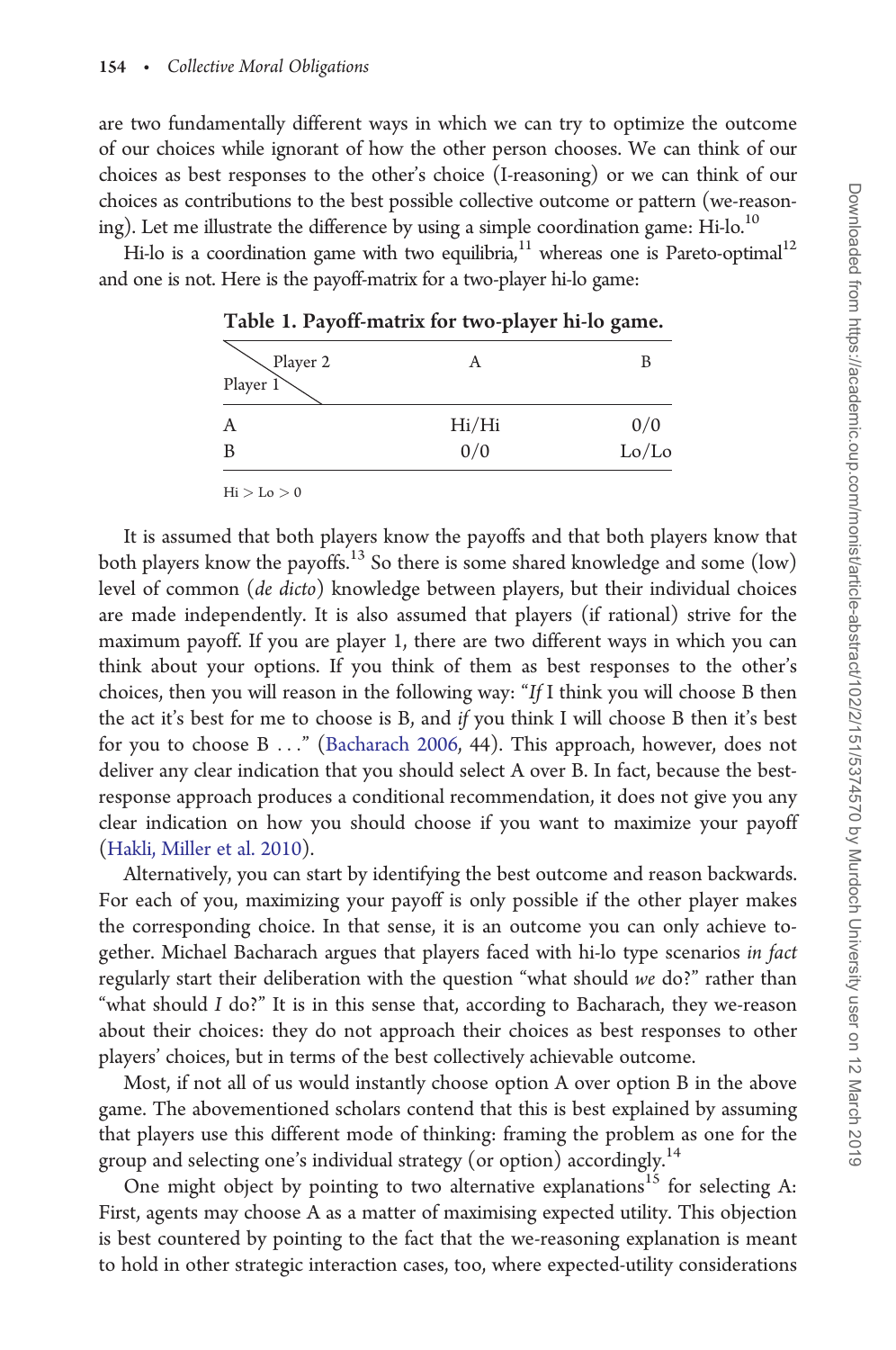will not deliver the Pareto optimal solution; for instance, it can explain the cooperative choice in a prisoners' dilemma [\(Bacharach 2006,](#page-19-0) [Gold and Sugden 2007\)](#page-19-0).

Second, is the choice not explicable by a simple preference transformation, that is, by the suggesting that agents have a preference for the best group outcome? The short answer to that is 'no' and it is perhaps best to point to the work of [Hakli,](#page-19-0) [Miller et al. \(2010\)](#page-19-0) who draw a useful distinction between what they call pro-group Imode reasoning and we-mode reasoning ('we-reasoning' in my terminology).<sup>16</sup> In progroup I-mode, agents "select actions that, given their expectations of other agents' actions, best satisfy their preferences, which are group-regarding ..." ([Hakli, Miller](#page-19-0) [et al. 2010](#page-19-0), 299ff). Pro-group I-mode thinking cannot eliminate the Pareto-inefficient equilibrium in the hi-lo game. In general, "the we-mode tends to create more collective order than the pro-group mode: It can decrease the amount of equilibria but it cannot increase them" ([Hakli, Miller et al. 2010,](#page-19-0) 306). Only the we-mode guarantees that the Pareto-optimal equilibrium be chosen in games like the hi-lo game (ibid.). According to Hakli, Miller et al., in the I-mode the individual agents can only select strategies, but in the we-mode agents adopt the point of the view of the group and can therefore select outcomes (ibid., 298).<sup>17</sup> We-reasoning is not a type of preference transformation (where individual preferences are no longer self-regarding, but groupregarding), but it constitutes a kind of agency transformation.<sup>18</sup> This idea of agency transformation is central also to Bacharach's work (2006) and echoed in [Butler et al.](#page-19-0) [\(2011\)](#page-19-0). For the purpose of this article I will assume that people do sometimes reason in this different mode and that work in experimental economics shows this as a matter of fact [\(Butler, Burbank et al. 2011](#page-19-0), [Butler 2012](#page-19-0)).

While the preceding paragraphs served to explain we-reasoning in the context of strategic interaction, let me now return to how I will be using the term in this article. The first obvious departure from that context is that I am interested in strategic *moral* interaction scenarios.<sup>19</sup> The other difference is that I am not only interested in scenarios where agents make their decisions independently. I will come back to this point later.

I use the term we-reasoning to mean the type of moral reasoning where agents in considering their options for acting choose 'collectively available' options over individually available options. We-reasoning about moral options—as I understand it requires, first, we-framing the moral problem one is faced with and, second, choosing the appropriate individual action(s) for realizing a collectively available option. Now, whether or not it makes sense for an agent to we-reason in a given situation will depend on their epistemic position, amongst other things.<sup>20</sup>

I believe that this approach to understanding joint necessity problems is particularly helpful and in fact more so than alternative approaches. Further, it is helpful for thinking about moral obligations more generally. This latter issue, however, will not be discussed in this paper.

# 3. WE-REASONING IN COLLECTIVE RESCUE CASES

Returning to our first collective rescue case, Hikers, our basic intuition is that both hikers should approach the trapped man and try to lift the tree. But how do agents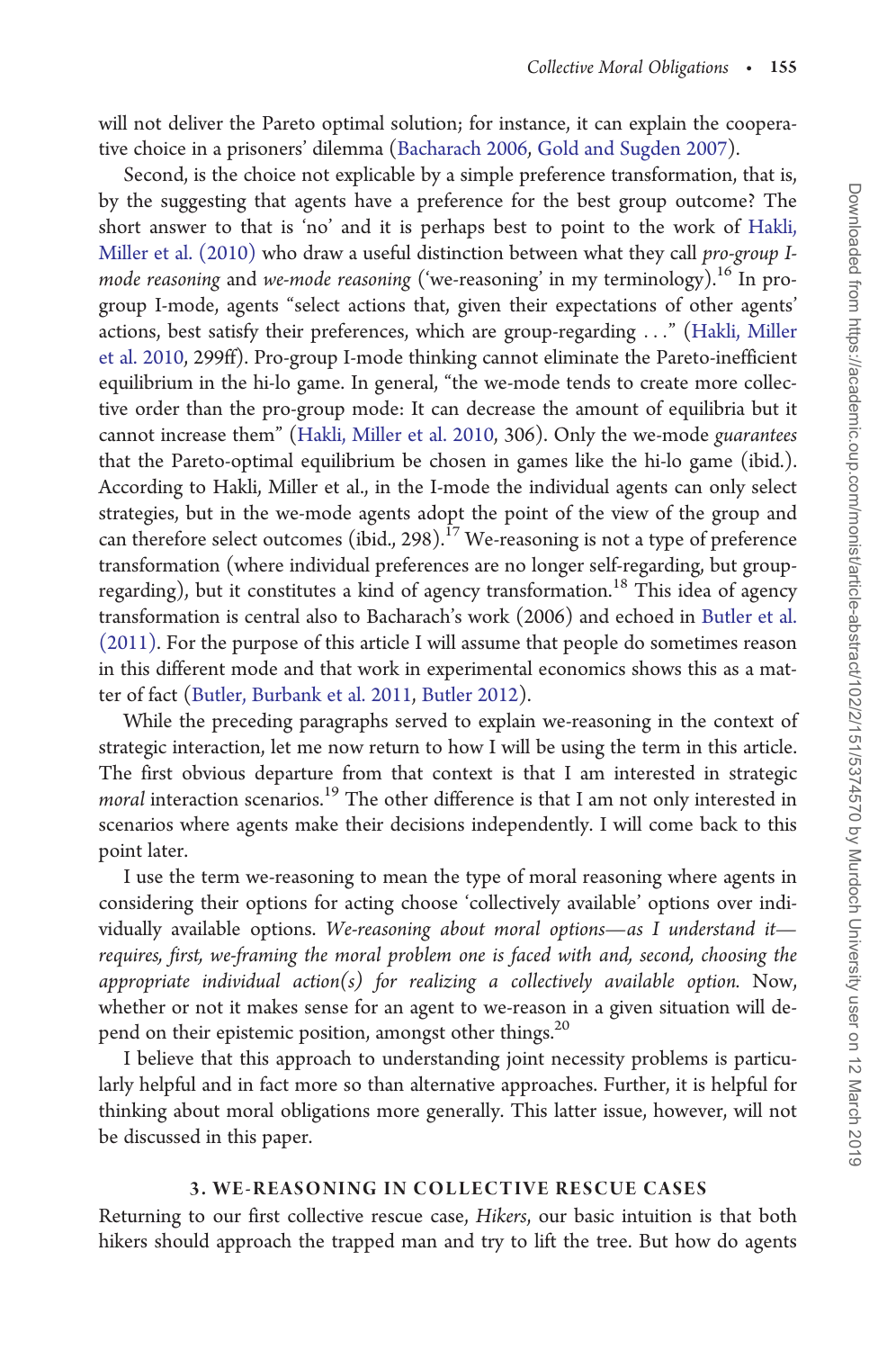make choices in such scenarios? Each hiker in our hypothetical scenario might reason in the following way:

- I have two options: I can contribute to lifting the tree or not. The first option only produces a morally desirable outcome if the other hiker cooperates. The second option produces the less desirable but more secure outcome of a continued hiking experience.
- Therefore, *if* the other hiker cooperates in lifting the tree, then I have an obligation to contribute to lifting the tree. $^{21}$
- Until and unless the antecedent of this conditional is fulfilled, I have no actual obligation to do anything about the trapped man (this is assuming that nothing I could individually do would help him).

This would be an example of moral I-mode reasoning about options for moral action and moral obligations. The individual agent reasons about what is best given what others do. However, with regard to the trapped man, such reasoning will yield only conditional obligations. This generates at least two problems: that of deadlock (each of us will help only if the other helps) and the problem of mutual release (both do nothing therewith simultaneously denying the antecedent of each conditional obligation).<sup>22</sup> There have been elaborate attempts in the literature to overcome these issues by developing more sophisticated accounts of I-mode obligations for joint necessity cases ([Goodin 2012;](#page-19-0) [Collins 2013](#page-19-0)). The solution offered by authors like Bob Goodin and Stephanie Collins has been to produce more complex conditionals.<sup>23</sup>

I do not want to outright reject this picture of how we do (and possibly should) reason in joint necessity cases—and I lack the space here to directly address the individualist approaches described above. But I believe they give only part of the story and telling the other crucial and regularly overlooked part will make understanding these cases much easier.

It seems to me that when faced with joint necessity cases, moral agents regularly we-reason about their options. This is an empirical point and while I know of no empirical study focusing on moral decision making and we-reasoning, the results from studies conducted in behavioural economics and evolutionary biology on nonmoral decision making seem to support this view and I can see no principled reason why these results should not apply to moral deliberation ([Bacharach 2006;](#page-19-0) [Butler,](#page-19-0) [Burbank et al. 2011](#page-19-0); [Butler 2012](#page-19-0); [Tomasello 2014\)](#page-20-0).

To illustrate this point, let us look at how an agent faced with a strict joint necessity problem like Hikers would reason in we-mode.

- There are three options: We can lift the tree together, we can each go our way or one of us can try to lift it on their own. Clearly, the first option is the best from a moral point of view.
- I should play my part in making it the case that we lift the tree.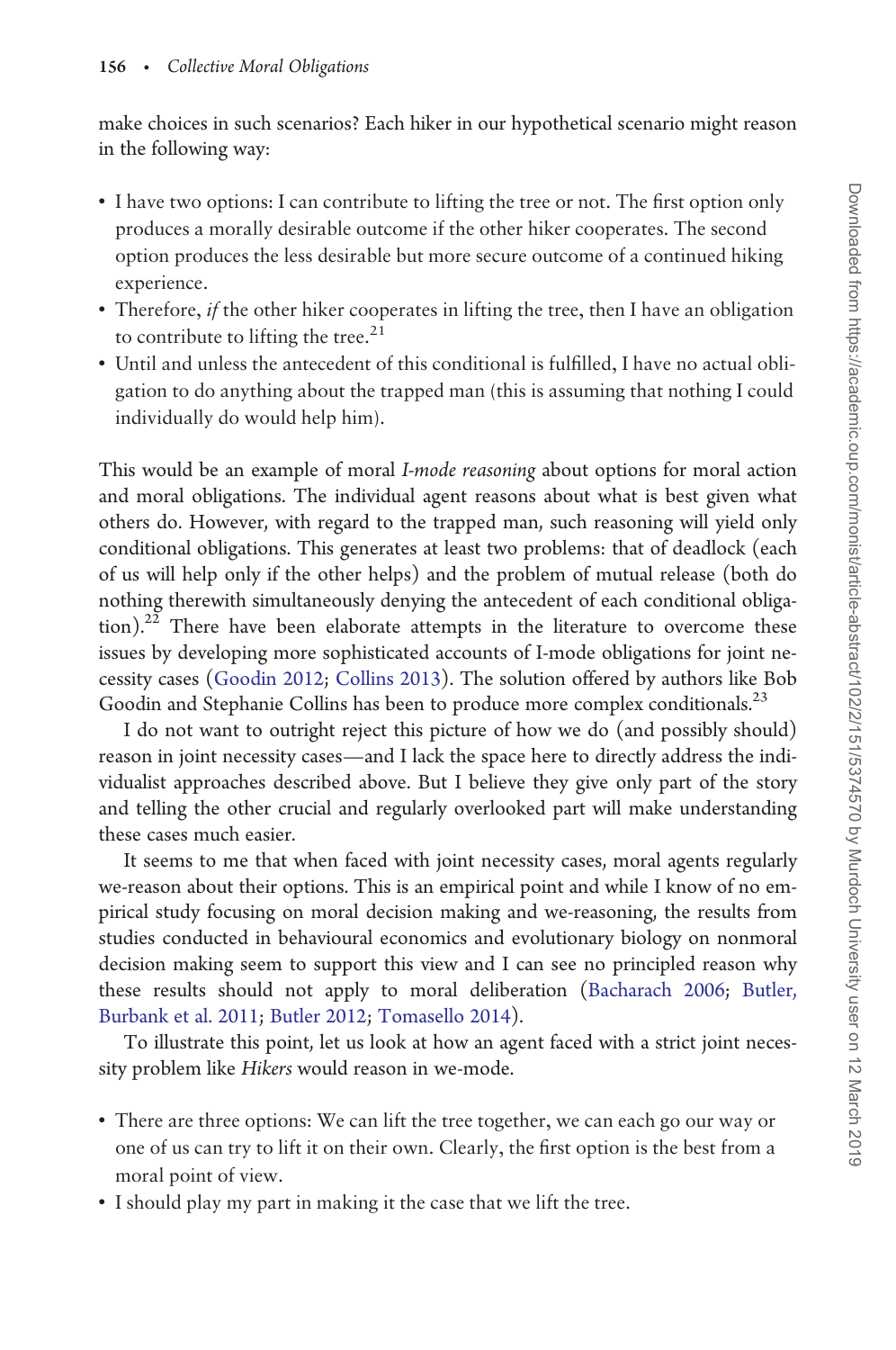Instead of reasoning about her individual choices as best responses to the other person's choices (that is, as strategies,) the hiker reasoning in we-mode considers individually and collectively available options. My contention is this: if both agents have reason to engage in this kind of deliberation then they have a collective pro tanto obligation.

Note that my enquiry is limited to discussing such pro tanto obligations, because in order to make claims about collective all-out obligations, one would have to commit to a concrete normative theory. I am interested in the nature of plural obligations as such, rather than any specific substantive version thereof. However, I am confident that the view I put forward is compatible with several first-order normative theories.

Before moving on, let me further defend the plausibility of the proposal I just made. Consider this quick test for how we approach joint necessity cases: Our individual difference-making ability in a scenario such as Hikers depends on the other person's willingness and ability to contribute. But do we consider the other's willingness to help as part of the circumstances, that is, a given aspect of the situation, or do we treat their willingness as something that is not-yet-fixed, flexible, and that we could potentially change? I believe it is a mistake to primarily focus on our individual difference-making ability in explaining why we consider the option of helping the trapped man. An awareness of our collective difference-making ability explains better why we would consider the option to jointly assist in the first place. If an agent takes the collective difference-making ability as her starting point, she will not consider the willingness of the other to be merely part of the circumstances. For instance, most people would think it necessary in situations like Hiker to convince the second person to assist if they were unwilling to do so or hesitant, rather than take their unwillingness as a mere given. Most people would also think that we must not wait until the other has indicated their willingness to collaborate but that we each must be proactive by indicating our willingness. This seems to suggest that, regularly, the starting point of our reasoning process in such scenarios is what is collectively achievable. In other words: we-frame and we-reason.24

Let me now illustrate how this process would look for a wide joint-necessity case like Commuters. In the case of the commuters pushing a  $20 + t$  train aside, there is no strict, but only wide joint necessity: there are more people present than necessary for achieving the desired outcome.<sup>25</sup> In other words, if everyone contributes the outcome is overdetermined.

Let us assume that it is known to the individual agent that this is the case. What they do not know is how many people are willing to help tilt the train. In this case, each individual agent when reasoning in pro-group I-mode is fully justified in thinking the following:

- I have two options: I can contribute to pushing the train aside or not.
- If sufficiently many others are willing to (and do) contribute then adding my contribution is not actually helping to produce the outcome. It is superfluous and makes no difference to the outcome.
- If an *insufficient number* of people contribute, then: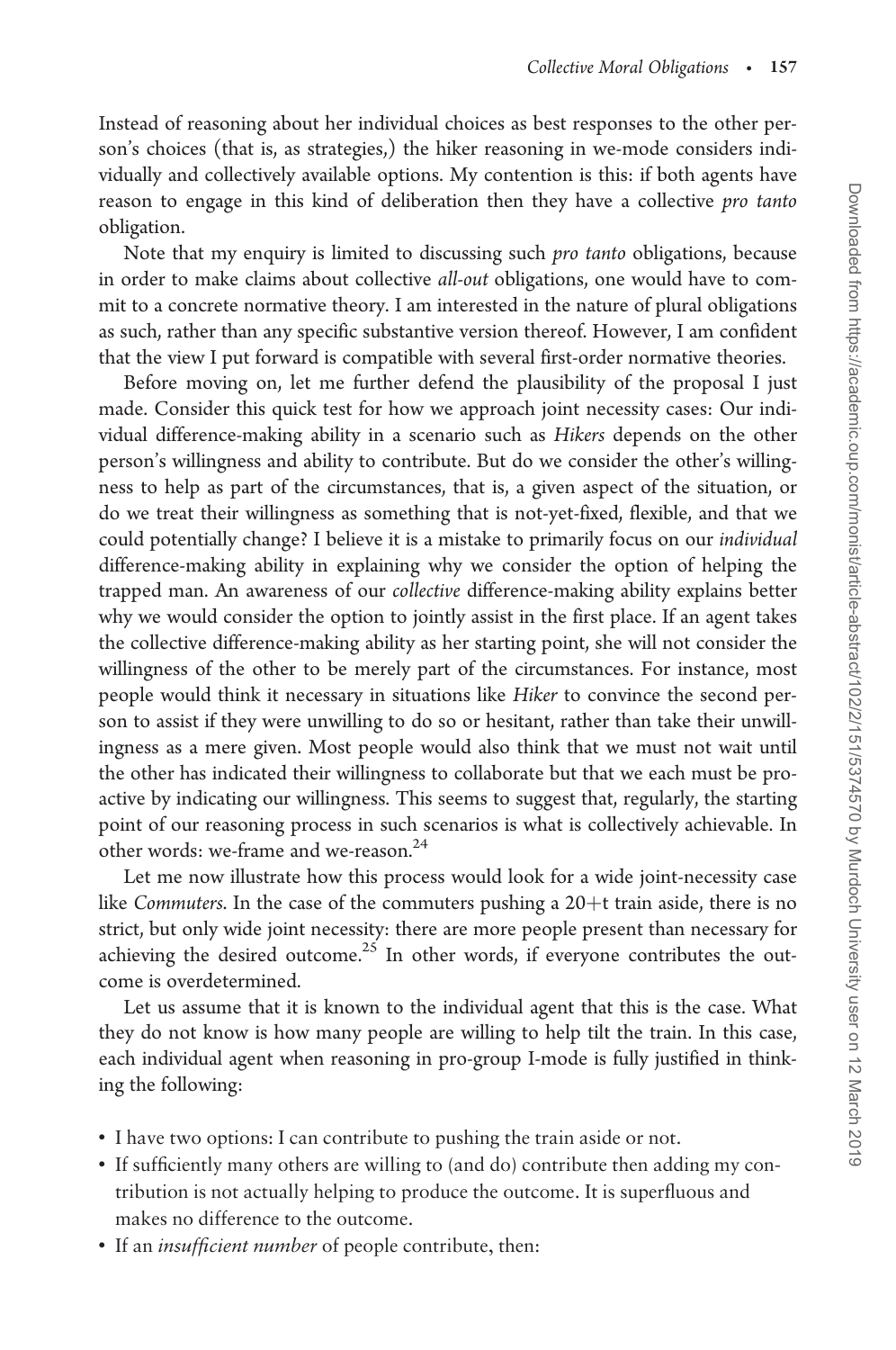- If even when adding my contribution we still fall short of the required minimum number of contributions then my contribution makes no difference or, in other words, it is not the best response to the choices of others. Or
- If my contribution is the one contribution needed to help cross the threshold of minimally necessary contributions then it will make a difference, or, in other words, it is the best response to the others' choices.
- Only in the last case does my action secure the best outcome and is the best response to the others' choices.
- It is not clear whether or not I have an actual obligation to contribute to freeing the trapped man (this is assuming that nothing I could individually do would help him) and it is very difficult for me to find out (since I do not know the exact number of people willing to contribute and the number of those who are necessary). Further, it is unlikely that I will be the difference-maker.
- Also, since  $my$  contribution is not necessary for producing the desired outcome, it would never be  $m\gamma$  failure to contribute which undermines the joint cause. After all, my failure to contribute could always be compensated by any of the other undecided or unwilling agents.<sup>26</sup>

The problem is, of course, that this kind of I-mode reasoning about her obligations is available to every single commuter on the platform. If everyone deliberates in this way, they may very well fail to rescue the trapped man for no other reason than because they are uncertain about their obligations or for arguing—correctly (!)—that they are not uniquely causing the joint effort to fail.

One might now contend that this is not how we would actually deliberate in a scenario like Commuters. I think that many (though probably not all) of us would reason quite differently. The flaws of the approach above are effectively avoided by we-reasoning. Individual commuters might deliberate along the following lines:

- There are three options: A sufficiently large subgroup of us push against the train together and succeeds in tilting it, or we all go our way, or some of us try to tilt the train even though our numbers are insufficient for making a significant difference. Clearly, the first option is the best from a moral point of view.
- I should take steps towards realising the first option (e.g., by encouraging others to push against the train with me). $27$

I hope this shows how the counterintuitive implications of I-mode reasoning are exacerbated in wide joint-necessity cases. Likewise, I hope that this example lends plausibility to the idea that we could be required to participate in collective endeavours merely because it is the right thing to do, not because we are definitely making a difference to the outcome.

Let me now unpack my proposal—that agents have collective obligations precisely when they should employ we-reasoning—a little more. What does it mean to say that agents should engage in this kind of deliberation? I will answer this question using Christopher Woodard's notion of group-based reasons (2003; 2011). To say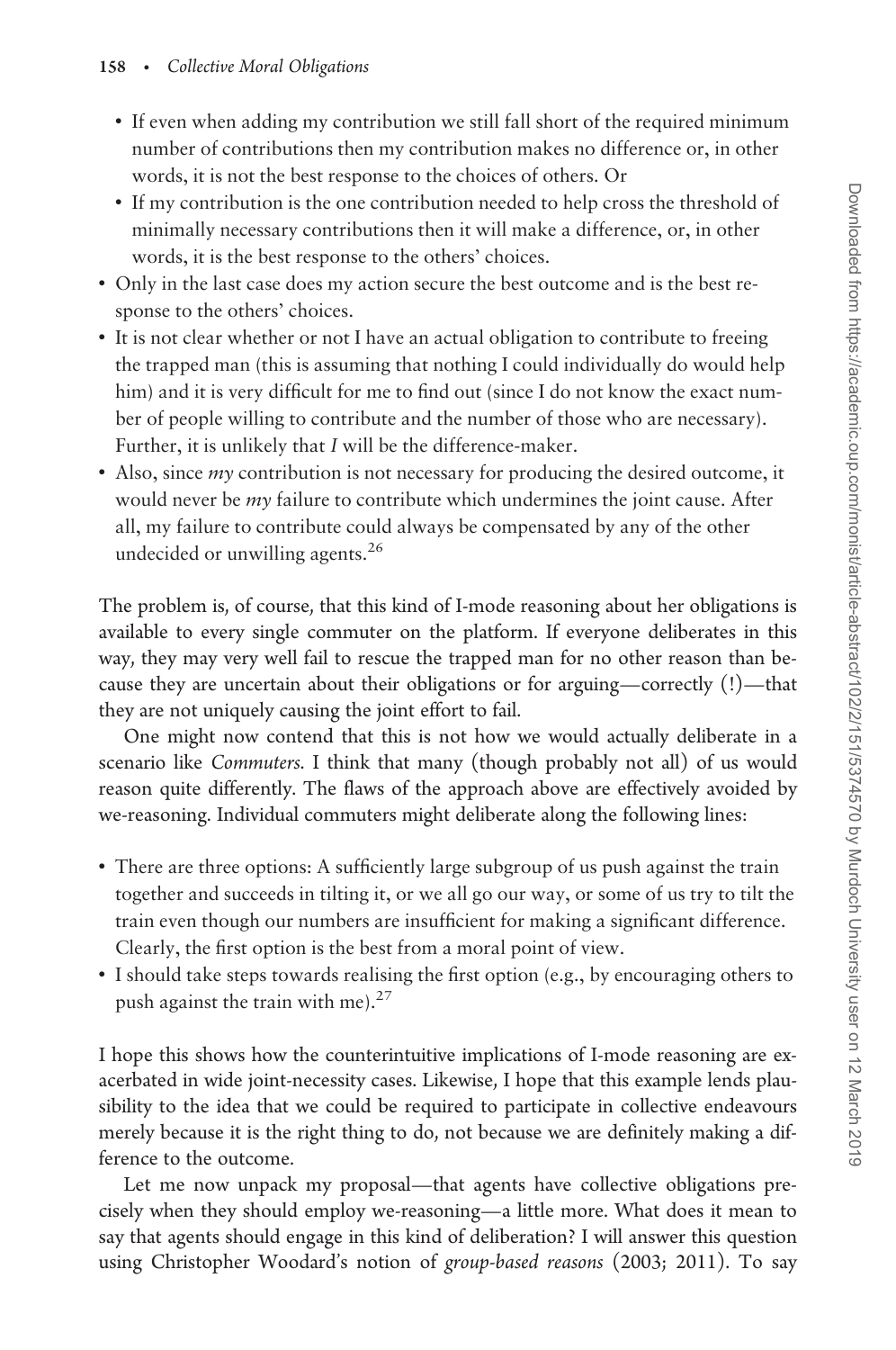that agents should we-reason is to say that they should give preference (or greater weight) to group-based reasons over individual-based reasons.

In the Commuters case, when the individual commuter notices that a man is trapped between the train and the platform, she can quickly conclude that help can only be provided collectively. But do others appear willing and ready to contribute? In many wide joint-necessity cases we have insufficient information on how many others are willing and ready to contribute. Do I have reason to contribute even if there is no overwhelming evidence of others contributing? Woodard defends the following claim:

[A] pattern of action by the group is capable of providing a reason to perform a constituent part of the pattern, so long as the group could perform this pattern of action—where that means that each member could play her part. (2003, 225)

A group-based reason to participate "would be provided by the consequences of the group action, of which the participation is only a part" (2003, 216). He explains that

 $[T]$ he idea is not that there is a reason to perform A because it will bring about P, or make P more likely. Instead it is that the goodness or rightness of P provides reasons to perform its parts, just in virtue of their being parts of it. (2011, 263)

Woodard rejects the idea that the others' willingness as such is decisive for the existence of a group-based (or, as he later calls it, pattern-based) reason. Rather, such willingness will impact on the strength of one's group-based reason (2003, 2011). According to Woodard:

[A]n individual can have a group-based reason to participate in a group action even when no other member of the group is willing to cooperate. This makes it possible for group-based reasons to conflict properly with individual-based reasons, and so increases their interest. (2003, 216)

The conflict between individual-based reasons and group-based reasons Woodard describes is precisely the conflict between I-reasoning and we-reasoning that is expressed in the different perspectives that the hikers and the commuters in our examples can take, as portrayed above. In other words, when we-reasoning about moral obligations, a deliberating agent will put emphasis on pattern-based or groupbased reasons for acting in a particular way. When I-reasoning about moral obligations, a deliberating agent will emphasize individual-based reasons for acting in a particular way.

This means that I may have reason to we-frame and we-reason even if I do not know anything about the other persons' actions or decisions. Think, for instance, of a modified Hikers case: as part of an experiment, two people find themselves in separate rooms without being able to communicate to each other, each facing a red button. They are each being told that there is another person in another room, who is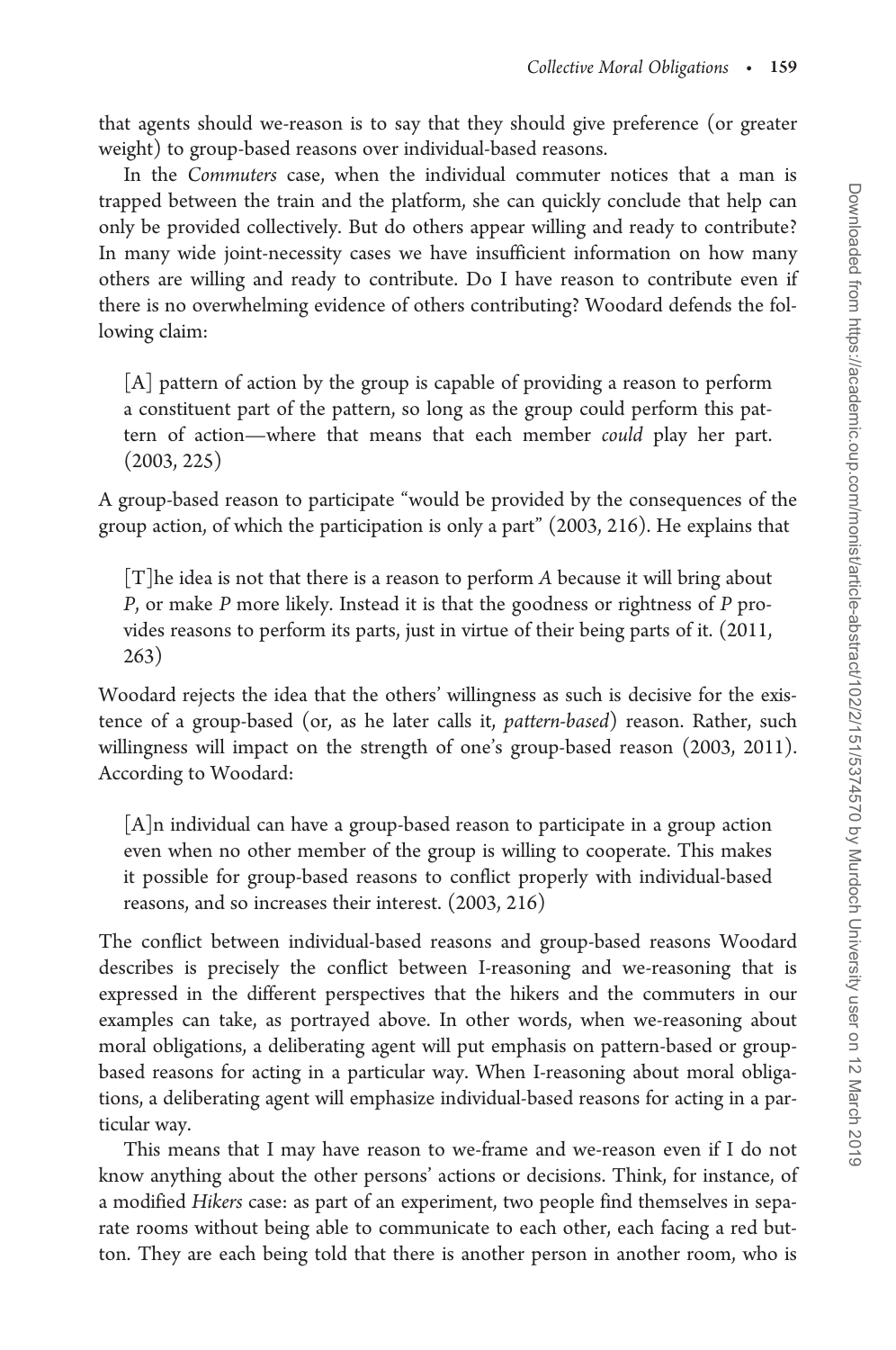being given the same information: if both of them press the red button then a person who is trapped elsewhere under a log will be freed. If they both fail to press the button then the person will remain trapped and will most likely die. I hope that most people would think it is obligatory to press the red button, despite the fact that we do not know what the other one will do. Let me spell this out for the sake of clarity: each of the two agents has reason to consider the collectively available option as best (each pressing the button), they each have reason to include it in the set of options over which they deliberate, and they have reason to take corresponding steps towards realizing that option, namely pressing the button in front of them.

Often we will not need to have positive confirmation of what another person is doing and of whether they are contributing in order to justifiably we-reason about the problem at hand. We often (are required to) we-reason about our obligations un-less we have reason to believe that the other(s) will defect ([Lawford-Smith 2012;](#page-20-0) [Aas](#page-19-0) [2015](#page-19-0)).<sup>28</sup> At other times, I believe, we may be required to we-reason *only if* we have reason to believe that others will cooperate.

There is no simple criterion for deciding whether to privilege we-reasoning over I-reasoning. This may seem unsatisfyingly vague, but I believe that any attempt to once and for all settle this matter in the abstract is bound to fail. It seems to me that much will depend on context and, furthermore, it will often be a matter of discretion.<sup>29</sup> However, where joint actions or jointly produced outcomes are part of our regular behavioural repertoire, agents should we-reason per default, e.g., when setting the table for dinner or helping to lift a pram into a bus.

Five things should be noted at this point. First, more needs to be said on the crucial question of when we use and should use each type of reasoning and when we are justified or required to abandon we-reasoning for I-reasoning. I will do so in the next section. Second, as I said earlier, the claims I have defended so far are not tied to any particular normative moral theory. In particular, when I speak of morally desirable or best options this need not be read in a consequentialist way. It could be that the best option is the one which entails respecting someone's autonomy.<sup>30</sup>

Third, and relatedly, this enquiry is limited to exploring pro tanto moral obligations, rather than all-out moral obligations. We may say that the individual commuter has a *pro tanto* obligation to contribute to tilting the train even where she is uncertain whether sufficiently many others will do so or even where she knows that they will not. Whether or not it becomes an all-out obligation, depends on her knowledge of others' willingness to contribute, but also on competing normative claims and obligations. Further, it depends on which normative ethical theory is correct. Fourth, there might be a worry that the argument here leads to a proliferation of collective obligations and makes us positively responsible for an endless number of desirable outcomes that we could in principle collectively achieve. I will address this problem in the last section.

Fifth, to clarify: we-reasoning is reasoning at the individual level. This will be the only kind of reasoning possible in many scenarios where collectively available options are best, but the group of agents is large or dispersed, with very limited opportunity for potential helpers to communicate, discuss options, and choose joint strategies. However, there are also cases where in order to address a joint-necessity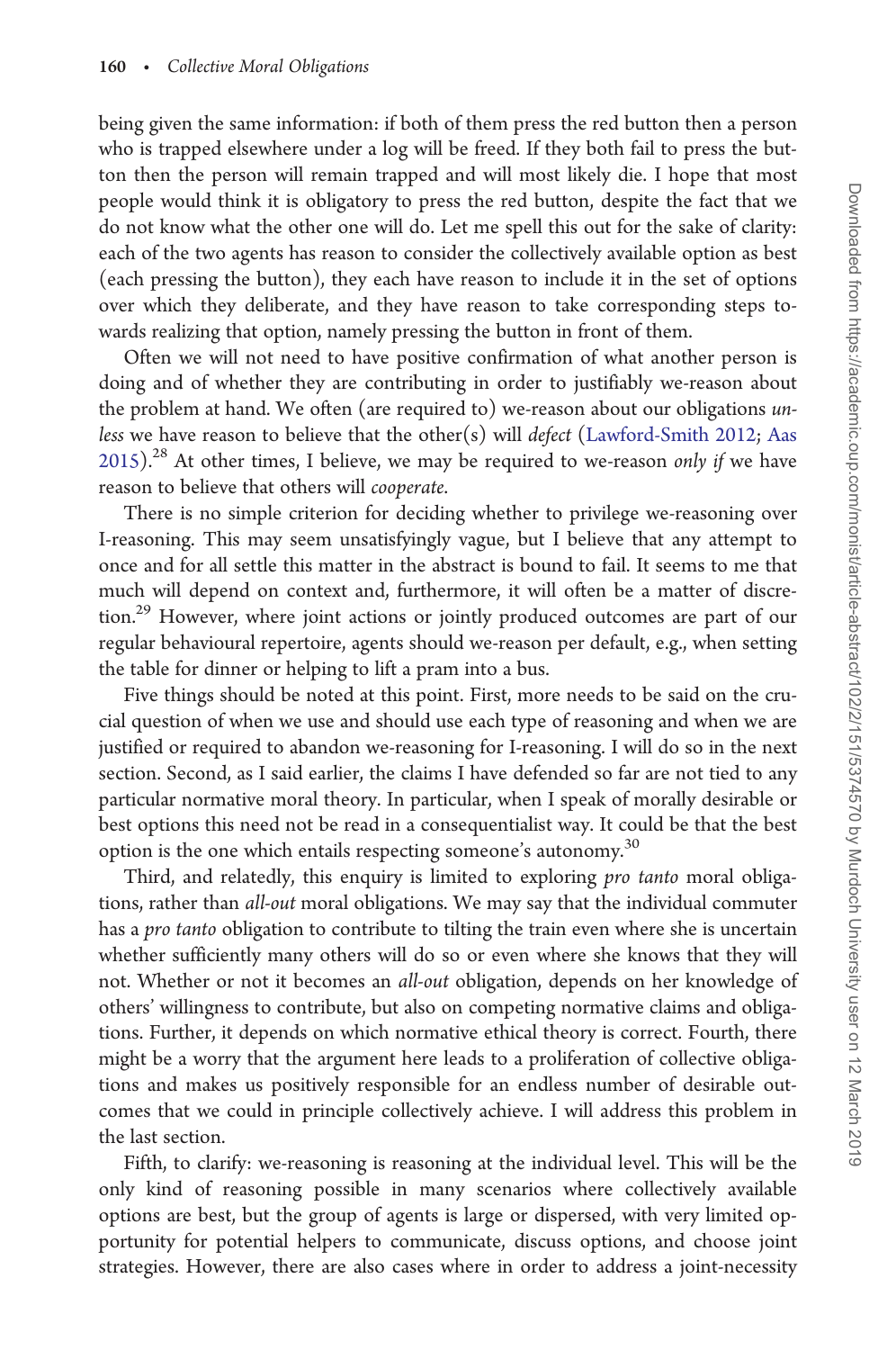problem agents need to directly communicate, develop a joint strategy, and distribute individual tasks, sometimes repeatedly and over a sustained period of time. This may often take the form of group-based reasoning [\(Sugden and Gold 2007;](#page-20-0) [Hakli,](#page-19-0) [Miller et al. 2010](#page-19-0)). However, in this paper, I am mainly interested in those cases where agents have to make their choices independently or with very little information on how the others choose or where only minimal group-based reasoning is required.

## 4. WHEN TO WE-REASON ABOUT OUR MORAL OBLIGATIONS

Presumably, the reader will grant the empirical point that in scenarios where the contributions of two or more agents are jointly necessary in order to produce a morally desirable outcome, we sometimes reason from the top down, so to speak, starting with the most desirable option even though that option is not available to us in the way that individually achievable options are available to us. Potentially, the reader will even grant the normative point, that we-reasoning might *sometimes* be a requirement of rationality or morality or both. But the obvious question is when should we engage in which kind of reasoning? While I said above that it is difficult to give a simple answer to this question, I will nonetheless try to say more about the circumstances under which we ought to we-reason. The answer to this question is crucial for my argument, because I claim that deliberating in I-mode often yields different results concerning our moral obligations than deliberating in we-mode.

At this point, a more fundamental problem needs to be discussed, namely whether or not the process of moral deliberation is or is not independent of what our actual moral obligations are. In other words, whether or not in deliberating about our moral obligations we are merely discovering (or failing to discover) what moral obligations we (objectively) have. I am talking about the difference between objective, subjective, and prospective views of moral obligation ([Zimmerman 1996](#page-20-0)). According to the first, what we ought to do is ultimately independent of what we (can) know and even if we act on the best information available and are meticulously scrupulous in our decision making, we may still be violating our actual obligations. Moral deliberation serves to get us as close as possible to finding out what our—objective—obligations are. According to both the subjective and prospective view, our obligations depend on what we know or believe to be true (subjective view) or what we should know or believe to be true if we are conscientious and avail ourselves of the evidence (prospective view) (ibid.).

It seems to me that if we are objectivists about moral obligations, the idea of collective moral obligations as obligations that people hold together or jointly reduces to the question of what is—as a matter of fact—morally best or optimal (however moral optimality is understood, that is, according to the normative ethical theory one endorses). We-reasoning can then be seen as the most adequate deliberation method, since it requires each agent to consider collectively available options. On this view, we-reasoning can help us discover what is in fact morally best, where I-reasoning can make us fail to see that.

However, this is not the route I wish to take here. Rather, I propose to turn this argument on its head: Instead of assuming that our obligations (collective or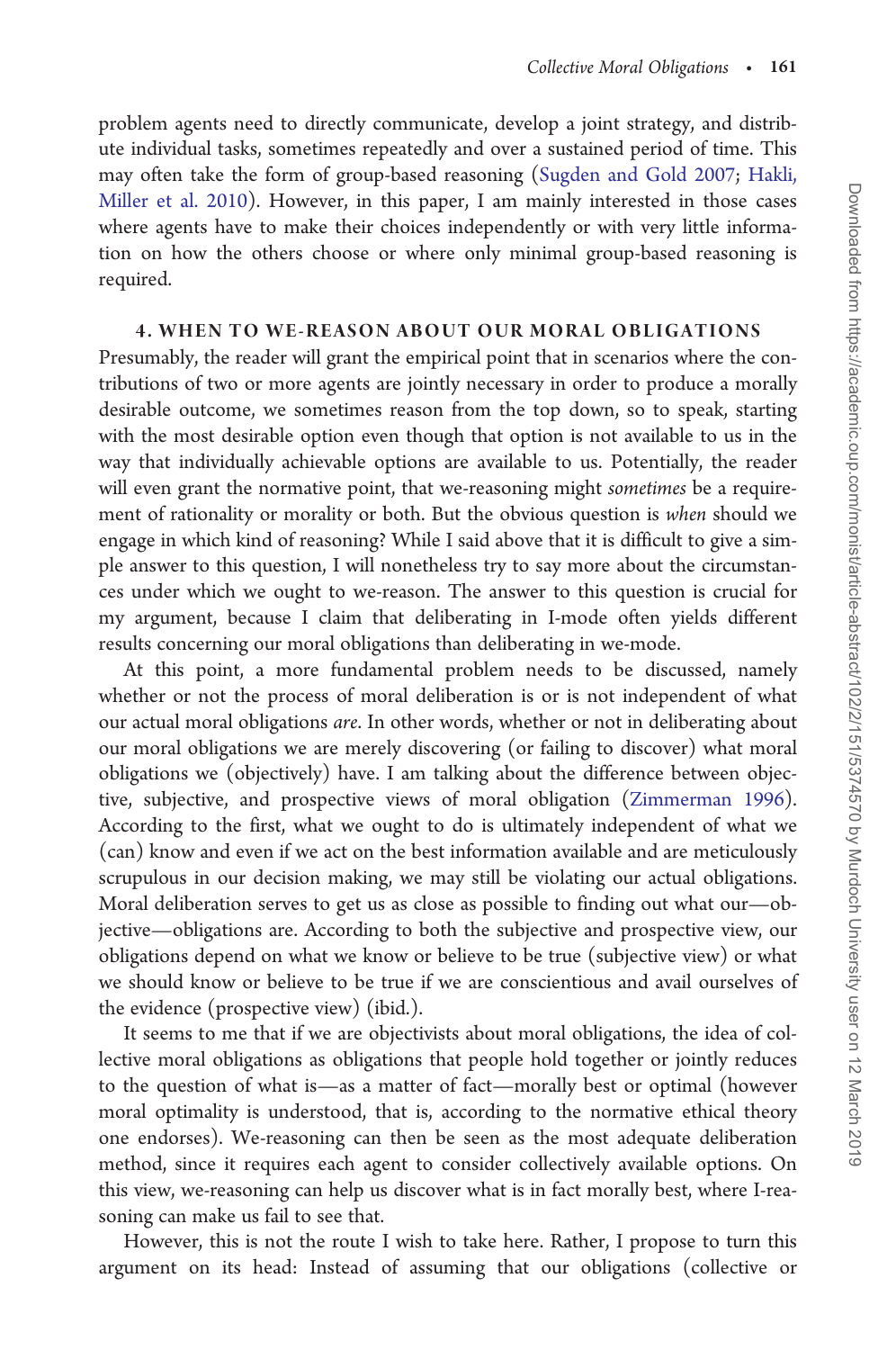individual) are imperatives to produce morally optimal outcomes (or perform morally optimal actions for that matter), I suggest that what agents are morally obligated to do is to produce what they reasonably believe to be the best available outcome, given they have conscientiously investigated the options.

This picture disagrees with the objective view of moral obligations and I am aware that this move requires justification. Since I am not able to discuss the (de)merits of the objective view here, I will point to Michael Zimmerman's critique and respective rejection thereof.<sup>31</sup> Zimmerman's main objection to that view is that it yields counterintuitive results in some scenarios with incomplete knowledge  $(2014, 30\text{ff})$ .<sup>32</sup>

Further, if the subjective view of moral obligation were correct then agents' collective obligations would depend on what each individual agent believes to be morally best in a given set of circumstances, regardless of whether she has good evidence for that belief. Zimmerman rejects this view, mainly because it would render conscientious enquiries into the correctness of one's beliefs meaningless (2014, 26ff).

In contrast, on the prospective view, which he proposes and develops, what matters is what evidence there is and whether this evidence supports the belief regarding one's obligation (2014, 64). According to Zimmerman, this is "the best bet regarding the actual values at stake"  $(2014, 34).$ <sup>33</sup>

My argument here aligns with a prospective view of moral obligations. That is, it makes sense only if we think moral obligations depend on what the individual deliberating agent can know, provided they are conscientious. If that is how we approach the issue of moral obligations then, I believe, some of the core propositions of existing accounts of collective obligations are more easily explained. On the subjective view, e.g., it is harder to justify the demand that agents should try to find out if the other is willing to cooperate, that is, to demand that agents collect evidence. On an objective view, it makes less sense to argue that one's beliefs concerning the other's willingness to cooperate impact on one's duties (as in Lawford-Smith [2013]). I am not suggesting that existing accounts of collective obligations have in fact endorsed the prospective view. I suspect that many of them implicitly rely on an objective view of moral obligation [\(Wringe 2005](#page-20-0); [Collins 2013;](#page-19-0) [Pinkert 2014](#page-20-0); [Schwenkenbecher](#page-20-0) [2014](#page-20-0)) or else oscillate between different views [\(Lawford-Smith 2012;](#page-20-0) [Lawford-Smith](#page-20-0) [2015](#page-20-0)). But I believe that the prospective view can best make sense of—and in fact simplify—such accounts or some of their core features, at least.

With Zimmerman, I believe that agents should avail themselves of evidence as part of discharging their moral duties. Taking his view one step further, I also hold that this means to recognize that others require evidence for their own moral deliberation, that one is often in a position to provide relevant evidence, and that one should in fact provide it, especially when faced with joint necessity cases.<sup>34</sup>

This takes me back to our main issue and the one the reader has been waiting to hear about: When should agents we-reason about their obligations? When are we justified in abandoning we-reasoning for I-reasoning (or even be required to do so)? Remember that I am claiming that agents have obligations together (or jointly) with others precisely when they should we-reason about their options. Tying this back to what I said earlier: two (or more) agents have collective moral obligations precisely when they should act on group- or pattern-based reasons.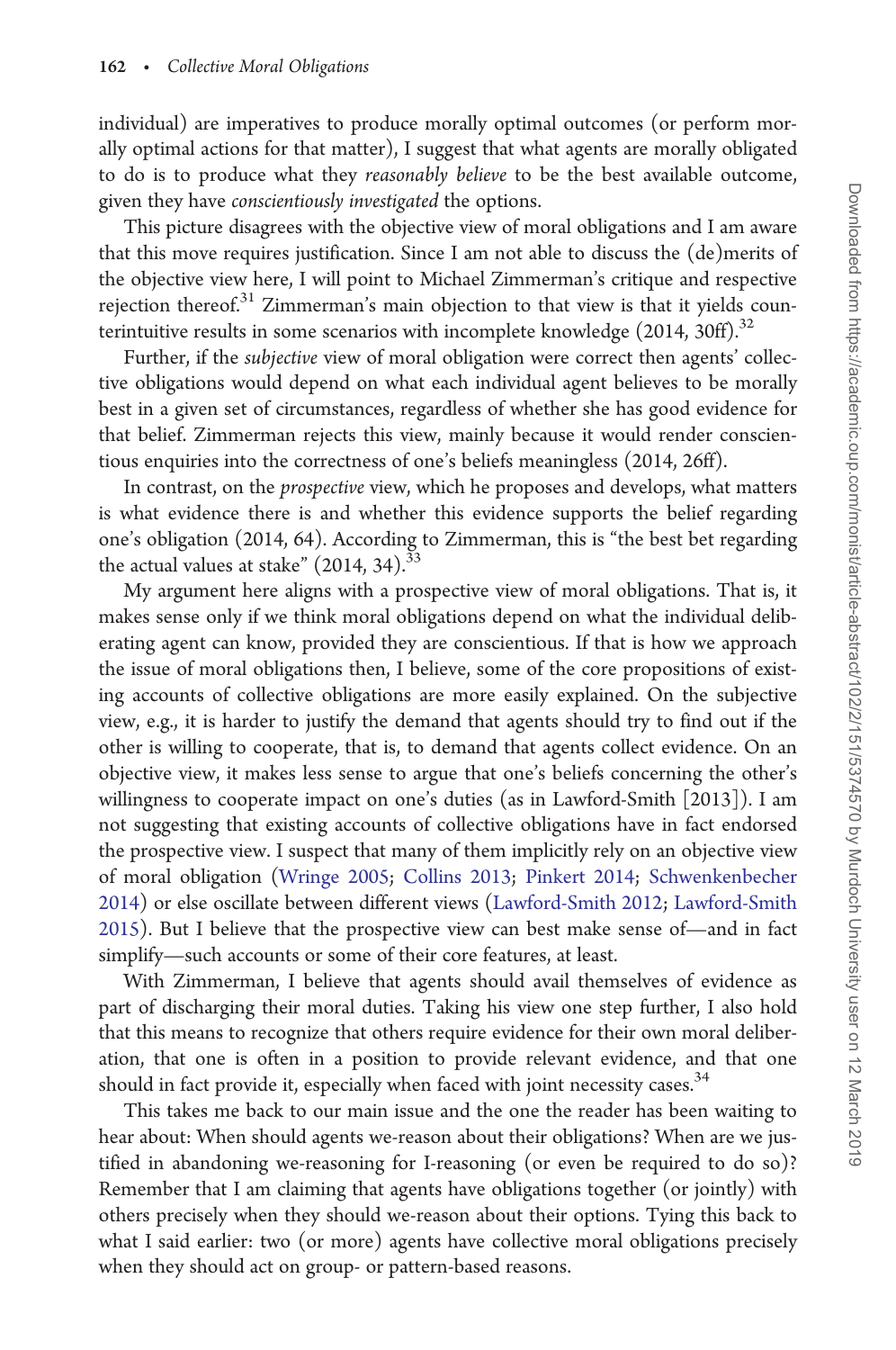As I said before, I will leave aside the question of what substantial, ethical theory is correct. For the sake of argument, let us assume that people agree on what constitutes moral optimality.<sup>35</sup> If the prospective view is roughly correct, then agents should we-reason when the collective option is their best (moral) bet given the evidence. If both agents are equally in a position to view the same problem in the same way, and if to the conscientious agent pattern-based reasons outweigh individualbased reasons then both become the joint subject of a collective obligation, that is, they jointly hold that obligation.

In Hikers, the two potential rescuers have a collective obligation if each has conclusive reason to privilege the joint activity over individual activities. This implies that the joint activity is in fact available, which is easily established: each individual hiker can avail herself of evidence concerning the other hiker's ability and willingness to contribute. If they both have this evidence instantly, for example, where both signal their willingness to contribute instantly, then the collective obligation to assist the trapped man is instantaneous.

What if one of the hikers is not willing to contribute or does not indicate their willingness to the other? Her unwillingness may stem from a lack of evidence, e.g., evidence for the optimality of the collectively available option. In that case she may not have to we-reason and there is no collective obligation. Another possibility is that the evidence is there, but she fails to avail herself of it—she fails to take it in (perhaps in a negligent way) and as a result fails to act (perhaps she simply walks away from the scene). In this case we could possibly say that the hiker should have been aware of the optimality of the collective option and that there was a collective obligation on her and her counterpart even if she did not realize it. Her epistemic failure and lack of due care led to a moral failure.

Importantly, even in the first case where the oblivious hiker is not to blame for her ignorance of the optimality of the collective option, the other hiker can generate a collective obligation by providing her with the evidence and indicating her willingness to contribute. We often can (and regularly do) generate joint obligations with others in this way: "Hey, you, could you come over here and help me with this?" is all that it sometimes takes. If one of the two hikers refuses, despite evidence that a collective option is available and best, then she may be individually blameworthy for the joint failure to rescue the trapped man, since it is a strict joint necessity case (see, e.g., [\[Schwenkenbecher 2014\]](#page-20-0)).

What if they cannot agree on how to go about carrying out the joint activity—a scenario discussed by Virginia [Held \(1970\)](#page-19-0)? Held describes this as a case where the collective remains responsible for the failure to assist, but the individuals are absolved from responsibility. On my view, such absolution would depend on the evidence they had and the complexity of the task. However, these issues are difficult if not impossible to determine in purely the abstract.<sup>36</sup> Sometimes, a collective task is too complex to be accomplishable by a random congregation of agents. In such cases, there may be no collective obligation on the agents, because they lack joint ability. Or they may have an obligation to transform themselves into the kind of collective that can successfully address the task at hand ([May 1992;](#page-20-0) [Collins 2013\)](#page-19-0). In other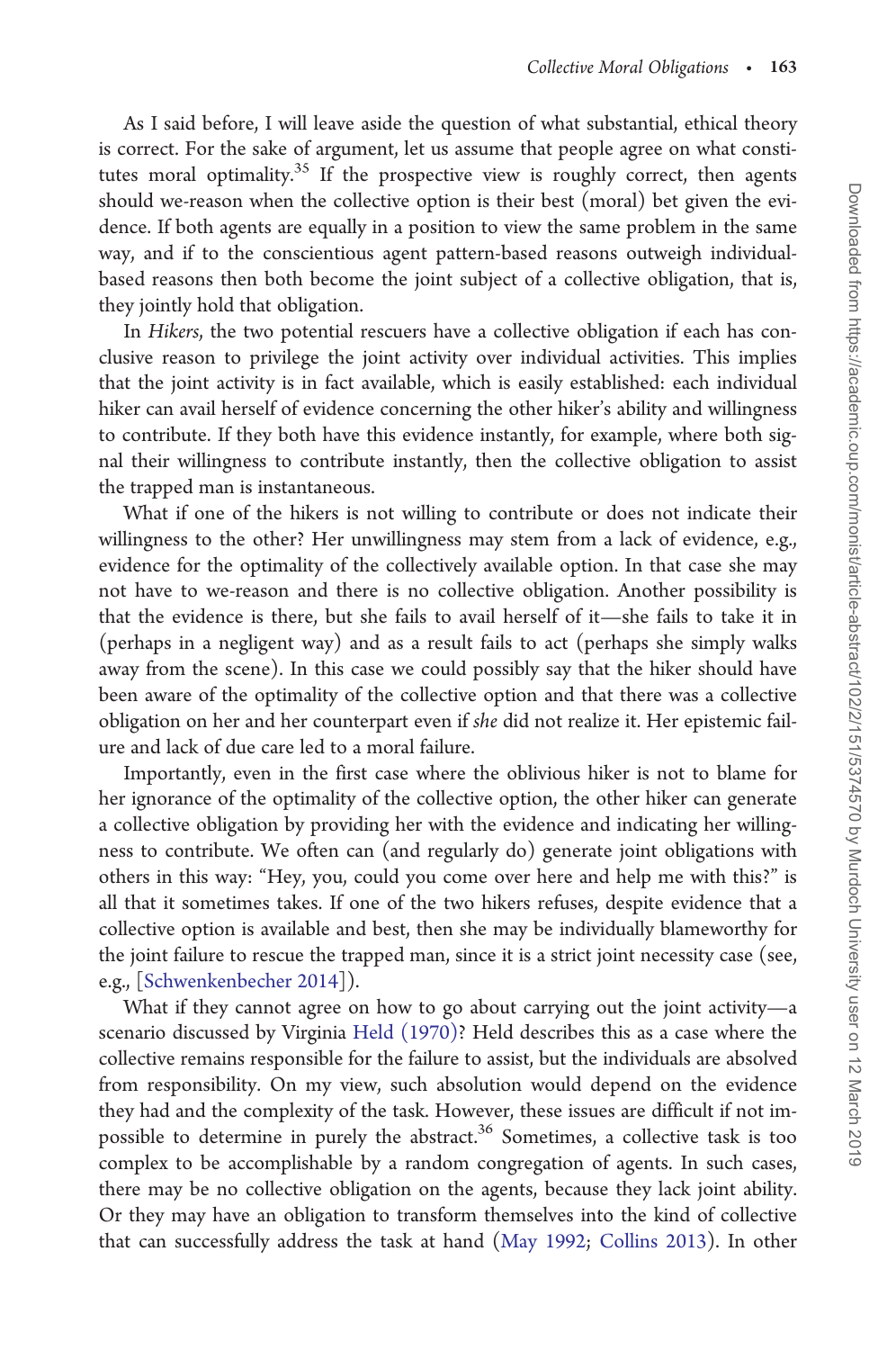cases, the task may be perfectly doable, but the chance of a coordination failure still high enough to excuse the agents for failing to perform it.

Summing up what has been said so far, we arrive at the following sufficient conditions for collective obligations:<sup>37</sup>

Two or more moral agents jointly hold an obligation to perform an action or produce an outcome corresponding to a collectively available option under the assumption that each agent, if she is conscientious,

- i. has reason to believe that the collectively available option (e.g. joint rescue) is morally best;
- ii. has reason to include that option in her deliberation about her obligations (we-framing the problem);
- iii. has reason to deduce her individual course of action based on (i) and (ii) (we-reasoning about the problem) and the ability to do so; and the agent
- iv. has no overriding obligations, is not unduly burdened by the task, and is jointly capable with the other(s)<sup>38</sup> of discharging the task at hand.

Steps (i–iii) may take place consecutively or simultaneously. Further, (ii) and (iii) will usually (but not necessarily) involve some communication between the potential collaborators. This can be nonverbal communication. For instance, if I see the other person lay hands on that fallen tree in an attempt to remove it then I usually have a reason as per (ii) and (iii). Likewise, if I see lots of other people push against the train to tilt it, then I have reason as per  $(ii)$  and  $(iii)$ .

We can now see that our two exemplary cases had a few implicit assumptions on which the initial plausibility of the claim that the passers-by and bystanders should jointly assist rests. Namely that rescuing the person is indeed best overall<sup>39</sup> and that this is obvious to each person.<sup>40</sup> The main question that had scholars worried was how to conceptually account for two issues: (a) that at time  $t_1$ , when each agent is first confronted with the moral problem, she does not know if there are enough others willing to assist, in other words, whether there is joint ability, and (b) that the success of securing the best option does not depend on her alone, that is, that the potential duty of rescue cannot be neatly allocated to a specific agent.

My account has mitigated each problem: It proposes that two (or more) agents hold duties collectively when they each have reason to consider the collective option best, to include it in their set of options, and to actually take steps towards acting on that option. They will regularly have reason to do so when the collective activity is a contextually given default position or where they have some positive indication of willingness to cooperate from the other  $agent(s)$ . The latter case includes those cases where one person takes the lead and distributes tasks.

If they fail to we-frame the situation or to we-reason about their individual actions, they make a mistake in moral deliberation (which may or may not be excusable). Flawed reasoning can sometimes still yield the right result. But if agents fail to collaborate as a result of flawed reasoning they violate a moral obligation. This is no different for individual duties, except for one aspect: if we accept that agents can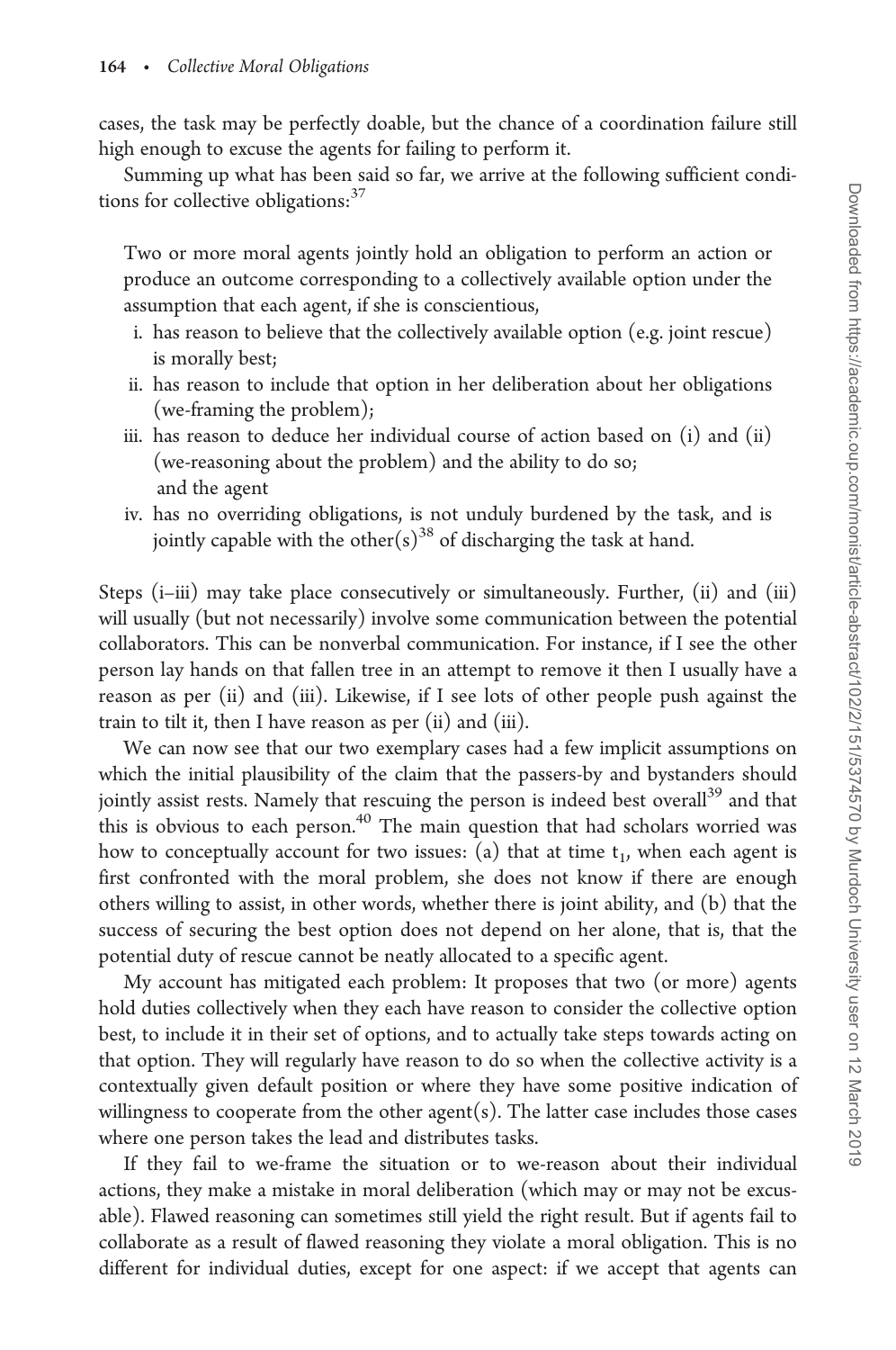hold moral obligations jointly with others it looks like I may be on the hook for your flawed reasoning. Let me briefly comment on this issue. If we accept that obligations are held jointly in some joint-necessity cases then it seems that automatically each agent who is part of the obligation has some reason for ensuring the obligation is discharged and for correcting others' flaws in moral reasoning. This to me seems to be a good thing. If I recognize that we ought to jointly save the trapped man by lifting the tree and you fail to see that (without good reason) then I should make an effort to convince you.

Further, let us suppose that I fail to get you to acknowledge what you should acknowledge, namely that we jointly ought to help the trapped man. We might say that the resulting failure to act on our duty to help him is a joint failure. That is, the wrongdoing involved in failing to rescue the man is joint wrongdoing. But we need not commit to making a similar claim about blameworthiness. It seems perfectly intelligible to say that we jointly failed the trapped man and you are to blame. Admittedly, this question needs further scrutiny. Unfortunately, I do not have the space to discuss this here, but will instead point to my earlier discussion of this issue  $(2014).$ 

## 5. PROBLEMS AND OPEN QUESTIONS

Let me finally address five further qualifications of and potential objections to the above-sketched account of collective obligations.

First, it might be objected that sometimes we (need to) make moral decisions very quickly and cannot go through the steps indicated above. Often, so the objection goes, we have no clear idea about exactly how many people are necessary in order to complete some collective task, how many of those around are willing to help, and whether the task is doable at all, but we nonetheless get to work and make a start. I agree that this is often how we approach collective tasks, but this does not undermine my argument. The above steps will often take place simultaneously or not be explicitly followed at all. They constitute, of course, an idealized account of moral reasoning.

Also note that if we make decisions very fast we often get things wrong. Picking the collective option (and we-reasoning about the problem) may sometimes be our first impulse, but it may not be the best bet. Depending on the circumstances we may or may not be excused for getting it wrong. Further, our social and cultural conditioning, of course, impacts on our reaction to joint-necessity cases and other collective moral action problems. For some, picking a collective option (and acting on it) may be an almost instinctive response, whereas for others in the same situation it is not. We have different aptitudes for recognizing collective moral action problems as problems for 'our group'. To what extent these different aptitudes and the impact of social factors should be reflected in our ethical theories is a topic for another paper.

Second, one might want to insist that regardless of whether it turns out that we are actually able to help the trapped person, each of us is under an obligation to approach the person and to make an effort to lift the tree even if the other potential helper is doing nothing. According to this objection, we should first and foremost try to help, even if it is pointless. There seems to be something morally wrong about not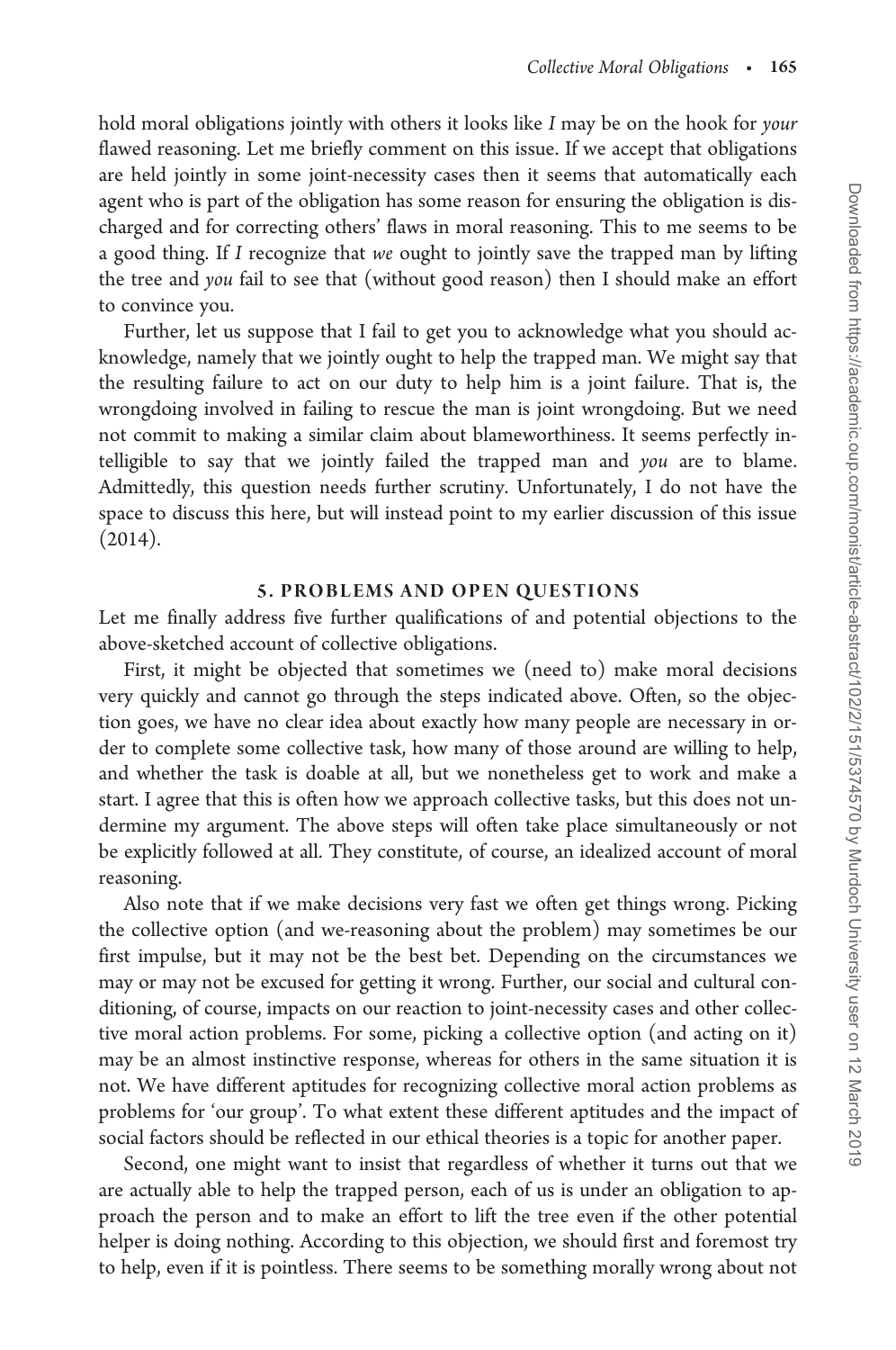even trying even if the other person clearly does not want to collaborate. And if we grant this point then does this not suggest that first and foremost we have an individual—obligation to try to assist?

I believe that the idea that we should try to assist regardless can be explained in a way that does not undermine my argument. In my view, the appeal of this idea rests on the intuition that we should try to find out if we have individual ability to lift the tree. It would be odd indeed, given what is at stake, to not even investigate that possibility. We ought to explore our options, where these are not obvious at first glance, especially in cases of great urgency with a high potential for significant moral loss. In other words, rather than suggesting that really we only have individual obligations to try to assist in a joint necessity case like hikers, the intuition that we ought to do something even if the other does not cooperate points to an epistemic duty to investigate, which we may have even where we are objectively powerless to assist.

Third, it is important to note that there will be more complex and less urgent collective tasks, which require more detailed elaboration of individual action choices than individual-based we-reasoning can achieve. These cases are not covered in the account presented here. Where group membership is relatively stable and communication possible, potential collaborators may (need to) discuss different options together in a way that is best described as team-reasoning ([Sugden and Gold 2007;](#page-20-0) [Hakli, Miller et al. 2010\)](#page-19-0). This process happens at the level of the group and requires certain epistemic conditions to be in place.<sup>41</sup>

Fourth, one might nonetheless wonder what the advantage of my view is over individualist views, when, in fact, it might appear more complicated than those. However, it is important to distinguish between what may be called 'basic' individualist views and more sophisticated accounts such as Stephanie Collins's for instance (2013). The view proposed here is in fact simpler than Collins's. $42$  Further, it is an advantage of a collectivist approach that it can explain and justify the emergence of individual contributory obligations in joint necessity cases in a way that individualist accounts cannot (Wringe 2016). Further, it can deliver unconditional obligations and it avoids many of the counterintuitive implications of the individualist view, as discussed in section three.

Fifth, there might be a worry that the argument here opens the floodgates to a multitude of collective obligations for pretty much anything that we could in principle achieve collectively—which is a lot. In other words: does this approach not lead to a morality that is overly demanding? But note that this worry is misguided, since I only discussed pro tanto collective obligations. Whether or not any specific set of individual agents have such joint obligations, does not merely depend on their ability to effect positive change in the world, but on what their evidence gives them reason to act on. By contrast, one might believe that the view proposed here makes the notion of collective obligations impotent. This objection, however, fails to acknowledge that most of us are already acting on collective obligations, that is, for group-based moral reasons. Many of us who reduce our carbon footprint, who reduce their meat consumption, or who simply vote in a general election think of our actions in terms of contributing to or playing our part in a collective obligation. After all, when we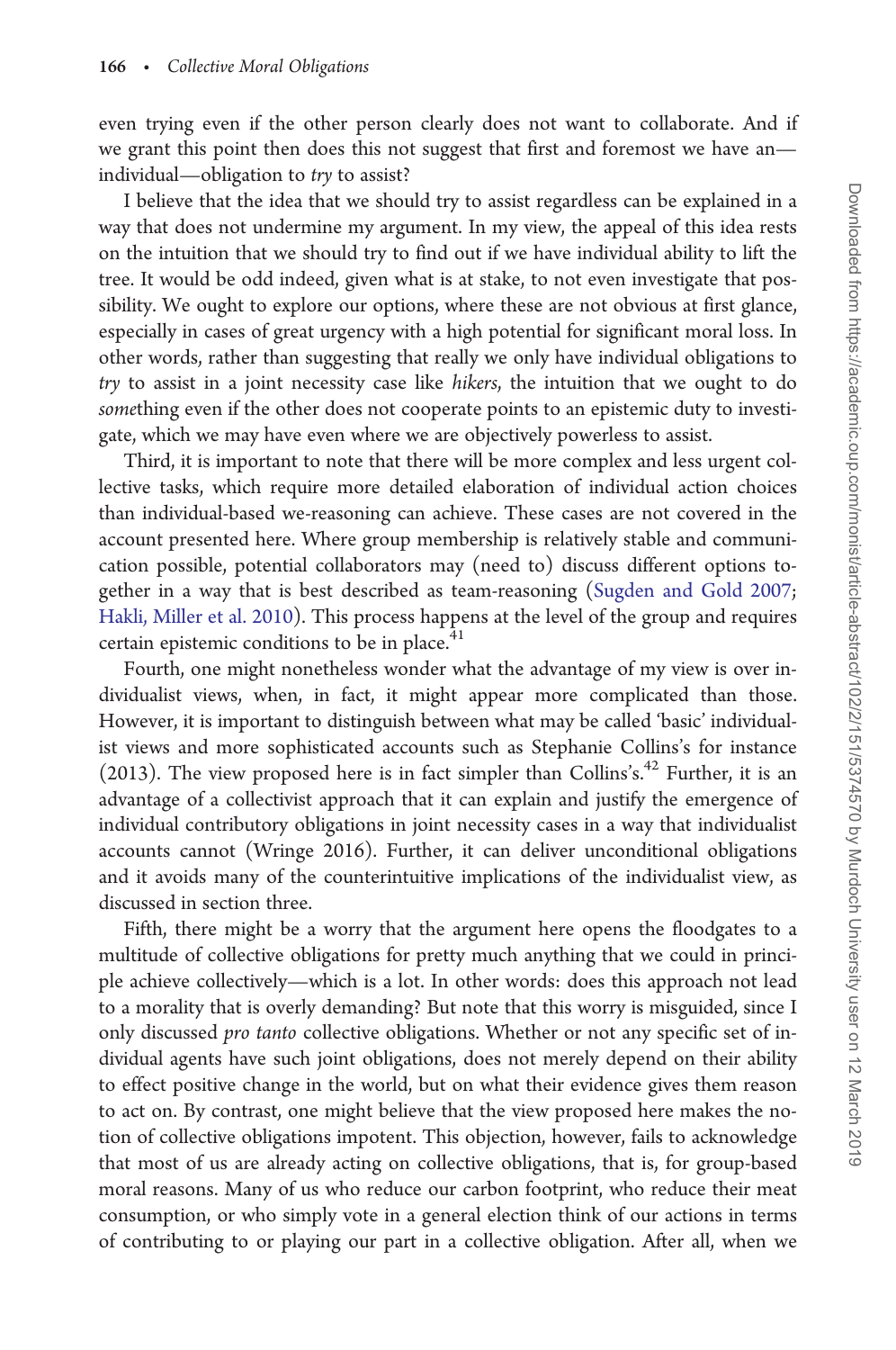justify acting in ways that make no discernible difference to a desired outcome we tend to invoke pattern-based reasons for our choices.<sup>43</sup>

#### **NOTES**

- 1. Agents will count as organised or nonorganised always with regard to a specific goal. That is, a group may be organised with a view to producing  $x$ , but may be unorganised with a view to producing  $y$ . My colleagues and I are organised as a university department for the purposes of teaching and administration, but we are not organised for the purpose of holding a political rally (as a political activist group would be) or building a house (as a building firm would be). Even though we could perhaps organise to do those things, they are not activities embedded in the current structure of the organisation. Hence, with regard to that (alien) activity, we count as nonorganised.
- 2. This means that certain issues are outside the scope of this enquiry. For instance: when should we form an organised group in order to resolve a morally urgent problem? However, that the issue of forming an organised group raises the exact question discussed here: when do individuals who are not (yet) organised in a group have an obligation to do so (and how do they know)?
- 3. I am adopting the term joint necessity from Holly [Lawford-Smith \(2012\),](#page-20-0) adding the distinction between strict and wide, as well as that between analytic and circumstantial joint necessity.
- 4. Variations of this scenario abound in the literature on collective agency and responsibility ([Held 1970](#page-19-0); Cullity 2004; [Lawford-Smith 2012;](#page-20-0) [Collins 2013;](#page-19-0) [Schwenkenbecher 2013](#page-20-0); [Schwenkenbecher 2014](#page-20-0); Wringe 2016), to name only a few. In all of these scenarios, a person's life is threatened and it takes at least two people to avert the threat.
- 5. In both cases a lot is at stake, the need for action is urgent, and it is within our capacity to help. Even though the argument that if we can produce something morally valuable at little cost to ourselves then we are morally obligated to do so has been most prominently made by utilitarians ([Singer1972\)](#page-20-0), all major moral theories would agree with the gist of this conclusion.
- 6. More precisely, they disagree on how we should conceptualize the idea that two agents together ought to produce a morally optimal outcome. 'Revisionists' claim that collections of two or agents can hold obligations as a group or together even if they do not form a group agent in the strict sense. 'Conservatives' argue that individuals (only) have individual obligations to promote morally optimal outcomes in such cases.
- 7. This happened in Perth, Australia, on 5 August 2014. See [http://www.abc.net.au/news/2014-08-06/](http://www.abc.net.au/news/2014-08-06/man-freed-after-leg-trapped-in-gap-on-perth-train-station/5652486) [man-freed-after-leg-trapped-in-gap-on-perth-train-station/5652486](http://www.abc.net.au/news/2014-08-06/man-freed-after-leg-trapped-in-gap-on-perth-train-station/5652486). A similar event occurred in Japan the year before: [https://www.theguardian.com/world/2013/jul/22/tokyo-train-passengers-rescue-woman](https://www.theguardian.com/world/2013/jul/22/tokyo-train-passengers-rescue-woman-trapped)[trapped](https://www.theguardian.com/world/2013/jul/22/tokyo-train-passengers-rescue-woman-trapped). See also: [https://www.youtube.com/watch?v](https://www.youtube.com/watch?v=39i89NJNCRQ)=[39i89NJNCRQ.](https://www.youtube.com/watch?v=39i89NJNCRQ) Both accessed on 22 Feb 2017.
- 8. For a short explanation of the origins of the concept of team reasoning see Robert [Sugden \(2015,](#page-20-0) 152).
- 9. I am using this term differently from how, e.g., Butler et al. use it (2011, 2012).
- 10. Let me add a quick comment on using the decision-theoretic tools of game theory in ethics. Our moral decision making can concern problems that are structurally similar to the scenarios studied in game theory, including coordination problems or prisoners' dilemmas. Therefore, I believe it is fruitful to adopt the concept for our purposes with one (important) caveat: traditionally, the study of strategic interaction focuses on scenarios where individual agents make their choice $(s)$  independently of one another. In real life, and in the moral decisions it imposes on us, this is often not the case.
- 11. "A Nash equilibrium is a set of strategies such that no player can improve her payoff by changing her strategy, given the strategies of the other players." (Reiss 2013, 58). In other words, if player 1 chooses 'A' (or 'B') then player 2 cannot improve her payoff by choosing anything other than 'A' (or 'B'). She is best off choosing the same strategy given the other's strategy.
- 12. (A/A) is optimal in that there is no solution that leaves one of the players better off while leaving the other one at least not worse off. (B/B) is not optimal, because there is a solution that would make both players better off.
- 13. This is usually an implicit, not an explicit assumption. In prisoners' dilemma narratives, e.g., both suspects are being told the same story, so the payoffs are at least shared knowledge between. Further, it is usually assumed that each prisoner knows that the other knows these payoffs and vice versa.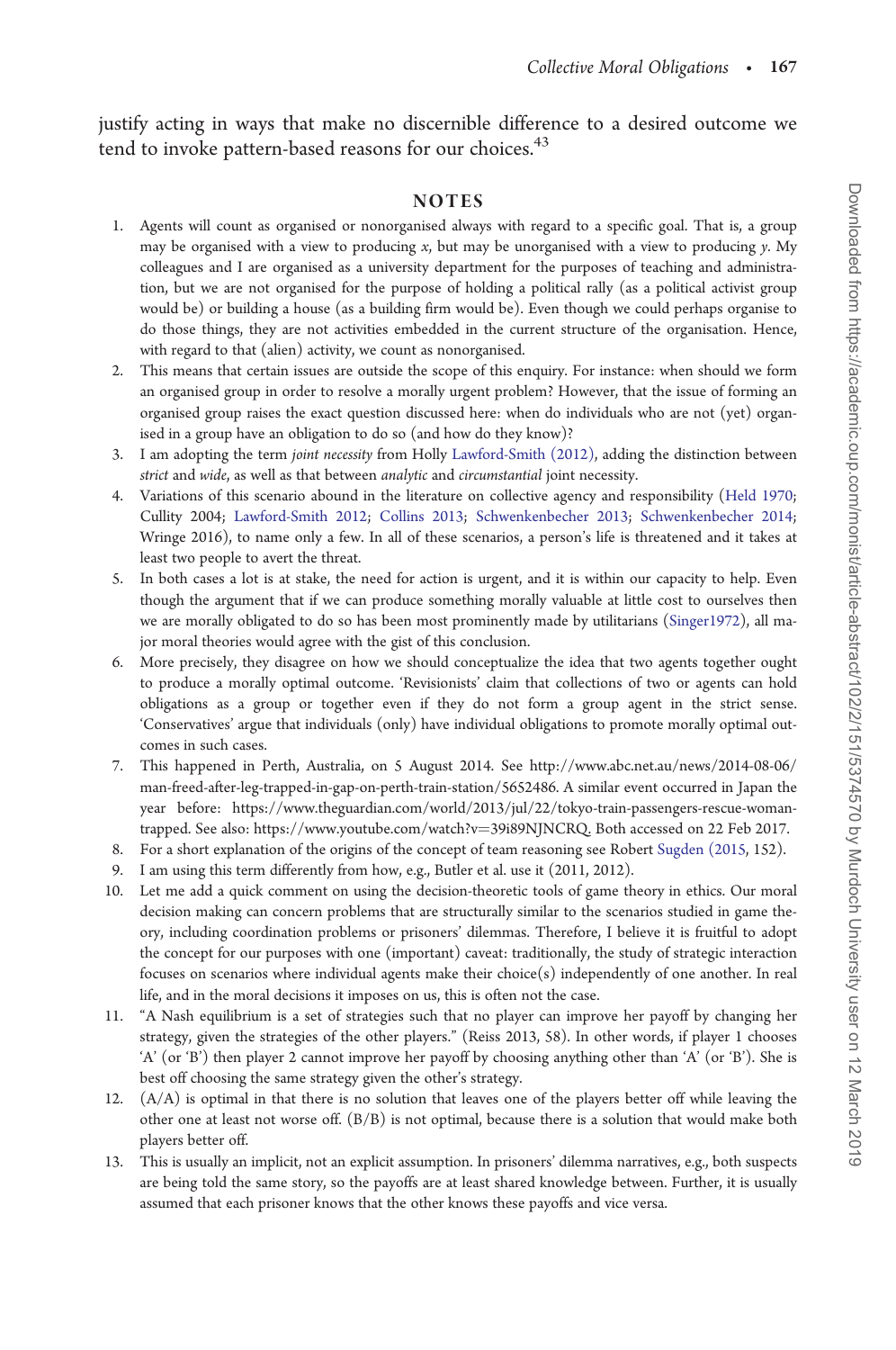- 14. The concept of we-reasoning is meant to improve classic game theory in at least three ways: (1) It redefines what a rational choice is for individual players, allowing the cooperative choice in one-shot prisoners' dilemmas to be rational, (2) it allows us to better predict players' choices, (3) it explains why players make those choices.
- 15. These are merely the two most obvious alternatives. There are other possible explanations, e.g., that players might be pursuing a maximax strategy.
- 16. Confusingly, [Hakli, Miller et al. \(2010\)](#page-19-0) use the term 'we-reasoning' for both pro-group I-mode reasoning and we-mode reasoning.
- 17. Hakli, Miller et al. say that "a group agent can in a sense select outcomes" (2010, 298). I think this is misleading, as we-mode reasoning is employed by individuals. Framing the situation as one for the group and choosing individual actions accordingly will not require a group agent. Nor does acting together necessarily transforms a group of individuals into a group agent [\(Pettit and Schweikard 2006\)](#page-20-0).
- 18. According to some authors, we-mode reasoning involves forming a collective intention [\(Hakli et al.](#page-19-0) [2010\)](#page-19-0), that is, an intention with regard to the action (to be) performed by the group as different to the intention concerned with the action (to be) performed by the individual. [Gold and Sugden \(2007\)](#page-19-0) concur that the modes of reasoning behind the 'we-intentions' people form when cooperating differ from those behind 'I-intentions'. Collective intentions, in their view "are the product of a distinctive mode of practical reasoning, team reasoning, in which agency is attributed to groups" (2007, 137). However, wemode reasoning does not necessarily involve the forming of collective intentions, at least not if such intentions are thought to require interdependent beliefs about others' intentions. In cases like the 'hi-lo' game and the PD it is neither necessary nor likely that agents have no interdependent beliefs about others' intentions.
- 19. It is, of course, perfectly compatible with game theoretic analysis that the players' preferences are of moral nature. In that case, the highest payoffs correspond to the morally best outcome.
- 20. Numerous factors may impact on how an agent frames a given scenario, including their level of identification with the group, their previous experiences with spontaneous collaboration, or contextual cues as to the social expectations of the given situation.
- 21. Assuming that I have an obligation to produce morally desirable outcomes.
- 22. Another problem is this: If they fail to free the trapped man and continue on their hike, the wrongness of failing to save him would not seem to go over and above the wrongness of failing to contribute to saving him. If there is no obligation to save him (as there is no appropriate subject of such an obligation) then no one can be blamed for having failed to save him. This seems counterintuitive (see [Schwenkenbecher](#page-20-0) [2014](#page-20-0)). Further, and perhaps more controversially, the I-mode approach seems to challenge our moral phenomenology (see Wringe 2016).
- 23. While I am not able to argue for this in any detail, I should point out that I am not convinced that Bob Goodin solves the problem. He rightly shows that simple conditional commitments are not enough even if both are committed to the maximally ethical action. "I will lift the tree if you will" does not commit them to acting unilaterally and satisfying the conditional [\(Goodin 2012\)](#page-19-0). Goodin's solution is to argue that individuals must commit to the following conjunction of two conditionals: I will if you will and I will if (you will if I will). This solution does not escape the problem of failing to match our intuitions. If you and your friend fail to lift the tree and free the trapped man you have each failed in a duty to contribute to that action, not in a duty to perform that action. Further, how do I as a deliberating agent know that you will contribute if I will contribute? We may not be able to find out (e.g., if we cannot directly communicate) in which case, on Goodin's account, we either would not have an obligation to contribute or not know whether we do. I believe that my alternative Hikers scenario shows, contra Goodin, that we may have an obligation regardless.
- 24. It may be tempting to ascribe collective obligations and obligations to we-reason whenever a collective outcome is optimal, but I approach the problem via the perspective of the agents who find themselves in such situations. The view defended, therefore, commits me to a nonobjective view of moral obligations (see [Zimmerman 2014\)](#page-20-0).
- 25. I thank Matthew Kopec for pointing out the importance of this case for my argument.
- 26. This marks the difference between wide joint necessity cases, like Commuters, and strict joint-necessity cases like Hikers. For the former, each agent is correct in arguing that her refusal does not uniquely undermine the collective endeavour.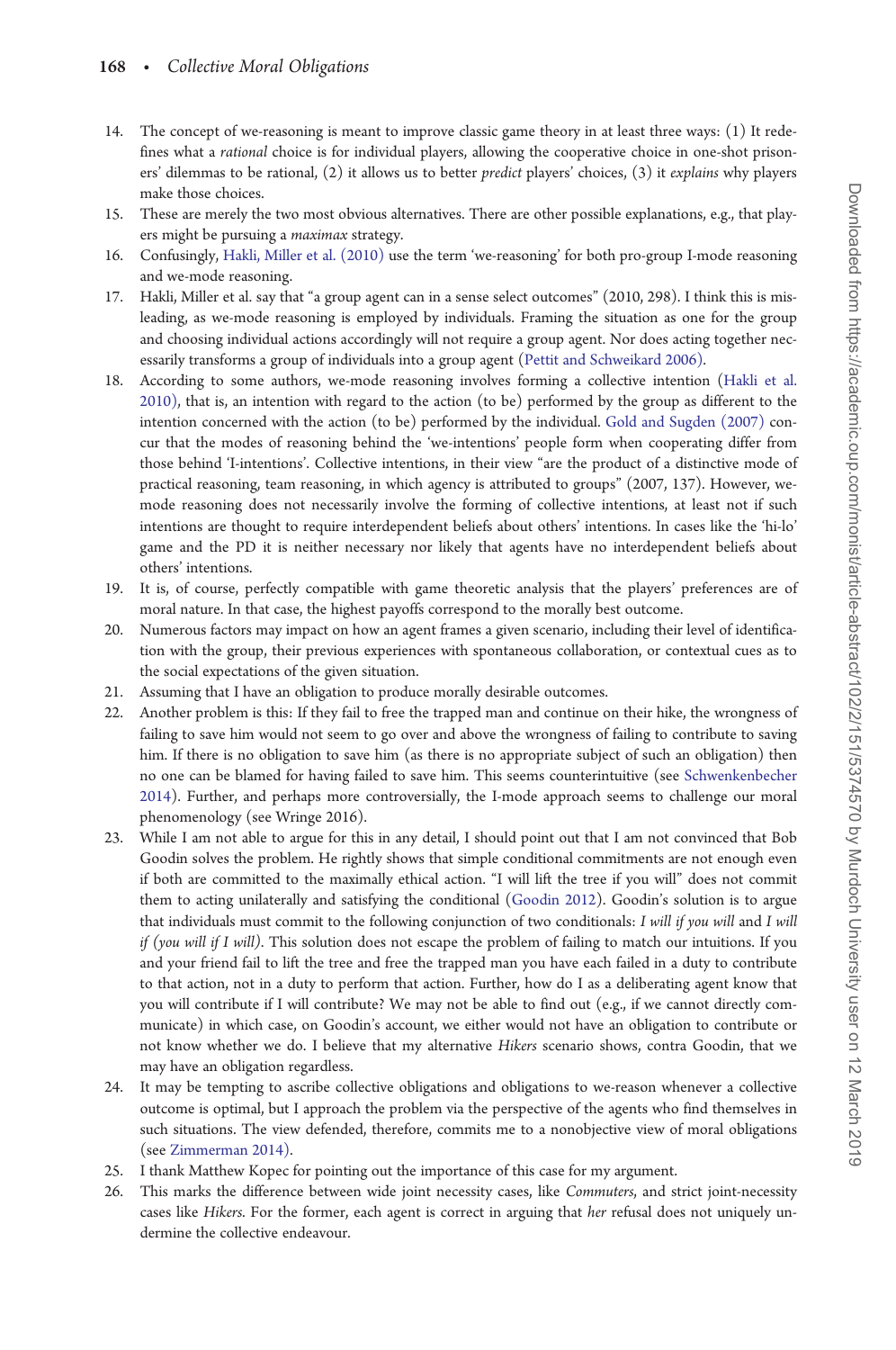- 27. This reasoning reflects the case of the commuters where there is no certainty as to exactly how many people are required to help and decisions have to be made fast. This will often be the case in rescue scenarios, but not in other collective assistance contexts. Where there is the opportunity to discuss decisions yet other, more sophisticated, forms of collective reasoning may occur instead.
- 28. In contrast, Derek Parfit seems to have suggested that we only have reason to act as a member of a potential group if we know that enough others are contributing ([Parfit 1984\)](#page-20-0).
- 29. This means that sometimes we may not be able to establish whether a set of agents really did have a collective moral obligation to produce some outcome or action.
- 30. For a discussion of this issue, see [Zimmerman \(1996\).](#page-20-0)
- 31. In Zimmerman's own words: "... if one should ever be so fortunate as to know which of one's options actually is best, then the verdict issued by the Prospective View is the same as that issued by the Objective View... . It is only when ignorance regarding the relevant empirical or evaluative facts enters the scene that a gap may emerge between what is actually best and what is prospectively best" (2014, 92).
- 32. It should be noted that Zimmerman rejects the idea of collective obligations (1996), but there is no reason why those who do not share his scepticism cannot endorse his analysis of moral obligations.
- 33. Zimmerman uses a case by Frank Jackson, which has a doctor provide a partial cure to a patient even though a complete cure is available and the doctor is aware of that. In this case, there is not enough evidence for the doctor to distinguish between the drug causing a complete cure and one causing certain death [\(Jackson 1991\).](#page-20-0) However, there is clear evidence for which drug provides the partial cure, and the doctor—rightfully in Zimmerman's view—gives the patient the latter despite knowing that it is not the best option [\(Zimmerman 2014,](#page-20-0) 30). Zimmerman points out that on the objective view she has acted wrongly.
- 34. This explains the obligation to signal one's willingness to cooperate to other agents.
- 35. One might object that since people in fact disagree on substantive moral issues my account of collective obligations never gets off the ground, since it requires people to agree on what matters (most) morally. But I disagree: we can perfectly well speak about individual moral obligations in an abstract manner without adopting a specific substantive view, so this move should be available for discussing collective obligations, too.
- 36. One recent suggestion to determine this in the abstract is Pinkert's (2014) proposal that scenarios triggering collective obligations are those that have one salient solution, where it is clear what needs to be done collectively and what each individual needs to do (immediate joint ability) or where this can easily be established (mediate joint ability). His proposal shares features with mine, but is, I believe, (implicitly) committed to an objective view of moral obligations.
- 37. These conditions are jointly sufficient for collective obligations. Plural obligations can also arise without joint necessity, that is, in cases where one person alone can produce a desirable outcome, but as a matter of fairness the burden of producing it should be distributed amongst several people. These types of cases, however, are not discussed here.
- 38. What exactly it means for two or more agents to be jointly capable of doing something (performing an action or producing an outcome) is another issue deserving more detailed discussion, which I provided elsewhere (Schwenkenbecher forthcoming).
- 39. For the cases discussed, this assumption was made more plausible by the fact that all major moral theories and common sense morality would converge on the judgment that rescuing someone's life at little cost to oneself is morally obligatory.
- 40. Other features that support the plausibility of an instant duty to collectively assist are epistemic simplicity (it is obvious what the solution to the problem is and what the contributory roles involve, it is clear that the problem needs a quick solution, that others are willing to help and agents can communicate effortlessly) and moral simplicity (it is a one-off effort, posing a negligible burden on helpers, and there are no competing duties).
- 41. Sometimes it is assumed that team reasoning requires common knowledge [\(Gold and Sugden 2007\)](#page-19-0). However, I believe that some lower-level group knowledge may suffice.
- 42. On Collins's account, the passers-by in our collective rescue cases would have duties to collectivise, that is, duties to work towards forming a group agent, which then acquires a duty to perform the rescue action. The duty of the group agent entails contributory duties for group members. Her five criteria for collectivization duties (CCD) are as follows: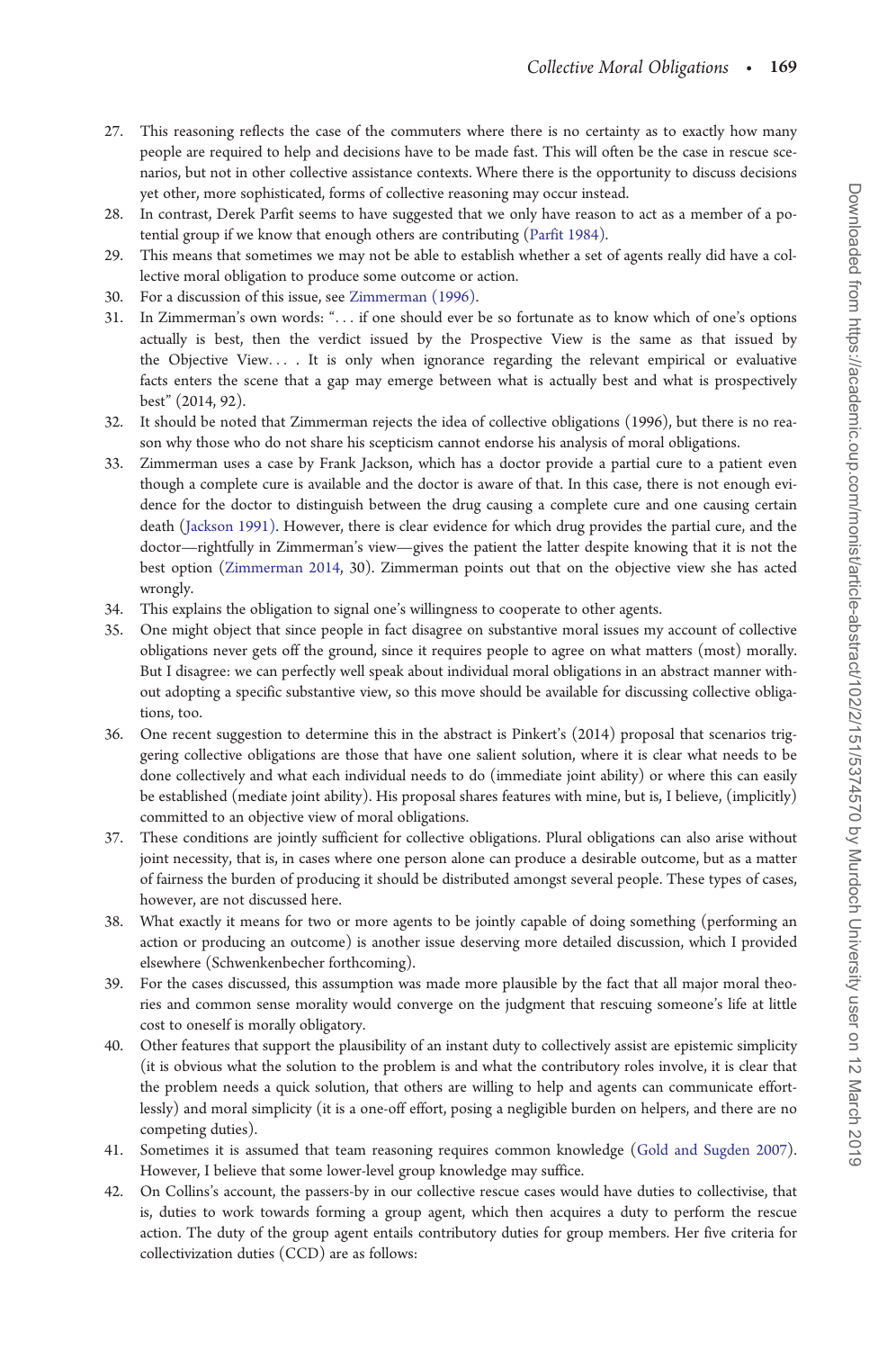<span id="page-19-0"></span>(1)  $\varphi$  is morally pressing, and (2) at  $t_1$ , either: no (collective or individual) agent/s have duties, either to  $\varphi$ ?or to take responsive actions with a view to there being the morally desirable outcome that  $\varphi$  produces; or too many agent/s with such duties default, and (3) if, at  $t_1$ ,  $A$ , ..., N each took responsive steps towards there being a collective-that-can- $\varphi$  then, at t<sub>2</sub>, that collective would incur a duty to  $\varphi$ , and (4) at  $t_1, A, \ldots, N$  are each able to take responsive steps towards there being a collective-that-can- $\varphi$  at a reasonable expected personal and moral cost, and (5) other individuals will not successfully take responsive steps towards there being a collective that will incur a stronger duty to  $\varphi$ .

If these are met then

(6) at t<sub>1</sub>, A, ..., N each has a duty to take responsive steps towards there being a collective-that-can- $\varphi$ , and (7) at  $t_2$ , once a  $\{A, \ldots, N\}$  collective-that-can- $\varphi$  is formed, that collective has a duty to  $\varphi$ , which entails (8) at t<sub>3</sub>, once the collective has distributed  $\varphi$ -related roles, each member with a  $\varphi$ -related role has a duty to perform that role. (Collins 2013, 244).

See also my discussion of Collins's account in [Schwenkenbecher \(2018\).](#page-20-0)

43. The author gratefully acknowledges financial support from the School of Arts at Murdoch University (2016, 2017), and from an Oxford Martin Visiting Fellowship by the Oxford Martin School (2017– 2018) to conduct research for this article. Further thanks go to Matthew Kopec, Olivier Roy, David Butler, and Christopher Woodard for very helpful comments. This article has also benefitted from discussions with colleagues at conferences (Australasian Association of Philosophy's Annual Conference, Manchester Political Theory Workshops) and research seminars (Charles Sturt University, Oxford University, The University of Western Australia), as well as from a writing retreat run by the Centre for Responsible Citizenship and Sustainability at Murdoch University (with funding from the School of Business and Governance).

#### REFERENCES

Aas, S. 2015. "Distributing Collective Obligation," Journal of Ethics and Social Philosophy 9(3).

- Bacharach, M. 1999. "Interactive Team Reasoning: A Contribution to the Theory of Co-operation," Research in Economics 53(2): 117–47.
	- . 2006. Beyond Individual Choice: Teams and Frames in Game Theory, Princeton: Princeton University Press.
- Björnsson, G. 2014. "Essentially Shared Obligations," Midwest Studies in Philosophy 38(1): 103–20.

. forthcoming. "On Individual and Shared Obligations," Philosophy and Climate Change.

- Butler, D. 2012. "A Choice for 'Me' or for 'Us'? Using We-Reasoning to Predict Cooperation and Coordination in Games," Theory and Decision 73(1): 53–76.
- Butler, D.J., V. K. Burbank, and J. S. Chisholm 2011. "The Frames behind the Games: Player's Perceptions of Prisoners Dilemma, Chicken, Dictator, and Ultimatum Games," The Journal of Socio-Economics 40(2): 103–14.
- Collins, S. 2013. "Collectives' Duties and Collectivisation Duties," Australasian Journal of Philosophy 91(2): 231–48.
- Gold, N. and R. Sugden 2007. "Collective Intentions and Team Agency," Journal of Philosophy 104(3): 109–37.
- Goodin, R.E. 2012. "Excused by the Unwillingness of Others?" Analysis 72(1): 18–24.
- Hakli, R., K. Miller, and R. Tuomela 2010. "Two Kinds of We-Reasoning," Economics and Philosophy 26(3): 291–320.
- Held, V. 1970. "Can a Random Collection of Individuals Be Morally Responsible?" Journal of Philosophy 67(14): 471–81.
- Isaacs, T.L. 2011. Moral Responsibility in Collective Contexts, Oxford: Oxford University Press.